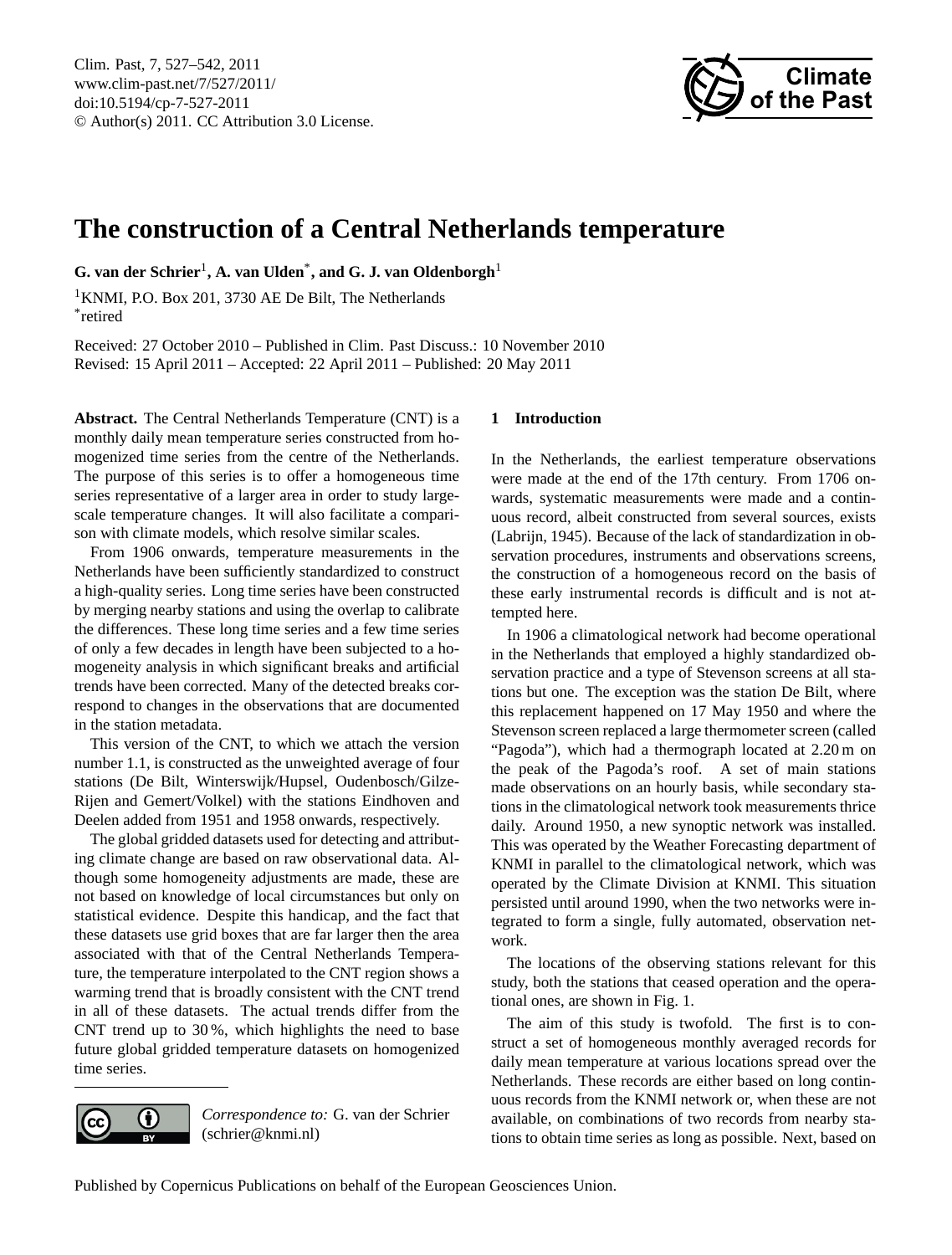

<span id="page-1-0"></span>**Fig. 1.** Map of the Netherlands with the station locations and station types.

a selection of these homogeneous records, a Central Netherlands Temperature (CNT) record is assembled that is, by construction, representative for a larger area.

an earner version of the CNT on the same monthly aver-<br>aged station records but used a different method to homogare found in the construction of the reference series, aggre-<br>been made at 08:00, 14:00 and 19:00 LT (local gation levels, while what the locations and sizes of most time period 19 proaches, we will show that the locations and sizes of most and that consequently, the differences between the CNT as finement of a method used in the 1980s at KNM presented in this study and the one presented by van elden give a better representation of the darry cycle in e<br>[et al.](#page-15-0) [\(2009\)](#page-15-0) are very small. The robustness of the CNT for Note that only for the main stations in the c In a precursor of this study, [van Ulden et al.](#page-15-0) [\(2009\)](#page-15-0) based an earlier version of the CNT on the same monthly averenize these records and made different choices in the application of their method than what is done here. Differences gation levels, window size etc. Despite these different apof the detected breaks in the station records are similar between the current study and that of [van Ulden et al.](#page-15-0) [\(2009\)](#page-15-0) presented in this study and the one presented by [van Ulden](#page-15-0)

different approaches in arriving at an estimate of temperature representative for a larger region adds to the confidence in it.

## <span id="page-1-1"></span>**2 Construction of long time series**

ecords and made different choices in the appli-<br>
At the secondary stations in the climatological network oper-<br>
in method than what is done here. Differences or breaks in the station records are similar be-<br>t study and that of van Ulden et al. (2009) based (00:00-00:00 UT) mean temperature. This approach is a rethe true 24-h mean to within  $h$  and  $\theta$ . well land the entry averaged temperatures are  $\frac{1}{2}$  $\overline{\text{m}}$  to the De Biltz of the De Biltz of the De Biltz of the De Biltz of the De Biltz of the De Biltz of the De Biltz of the De Biltz of the De Biltz of the De Biltz of the De Biltz of the De Biltz of the De Biltz of where it will be in the set of the set of the set of the set of the set of the set of the set of the set of the set of the set of the set of the set of the set of the set of the set of the set of the set of the set of the ating since the early 20th century, temperature readings have been made at 08:00, 14:00 and 19:00 LT (local time) as well as the minimum and maximum temperatures reached in the time period 19:00–19:00 LT. Based on these measurements, (00:00-00:00 LT) mean temperature. This approach is a refinement of a method used in the 1980s at KNMI and aims to give a better representation of the daily cycle in temperatures. Note that only for the main stations in the climatological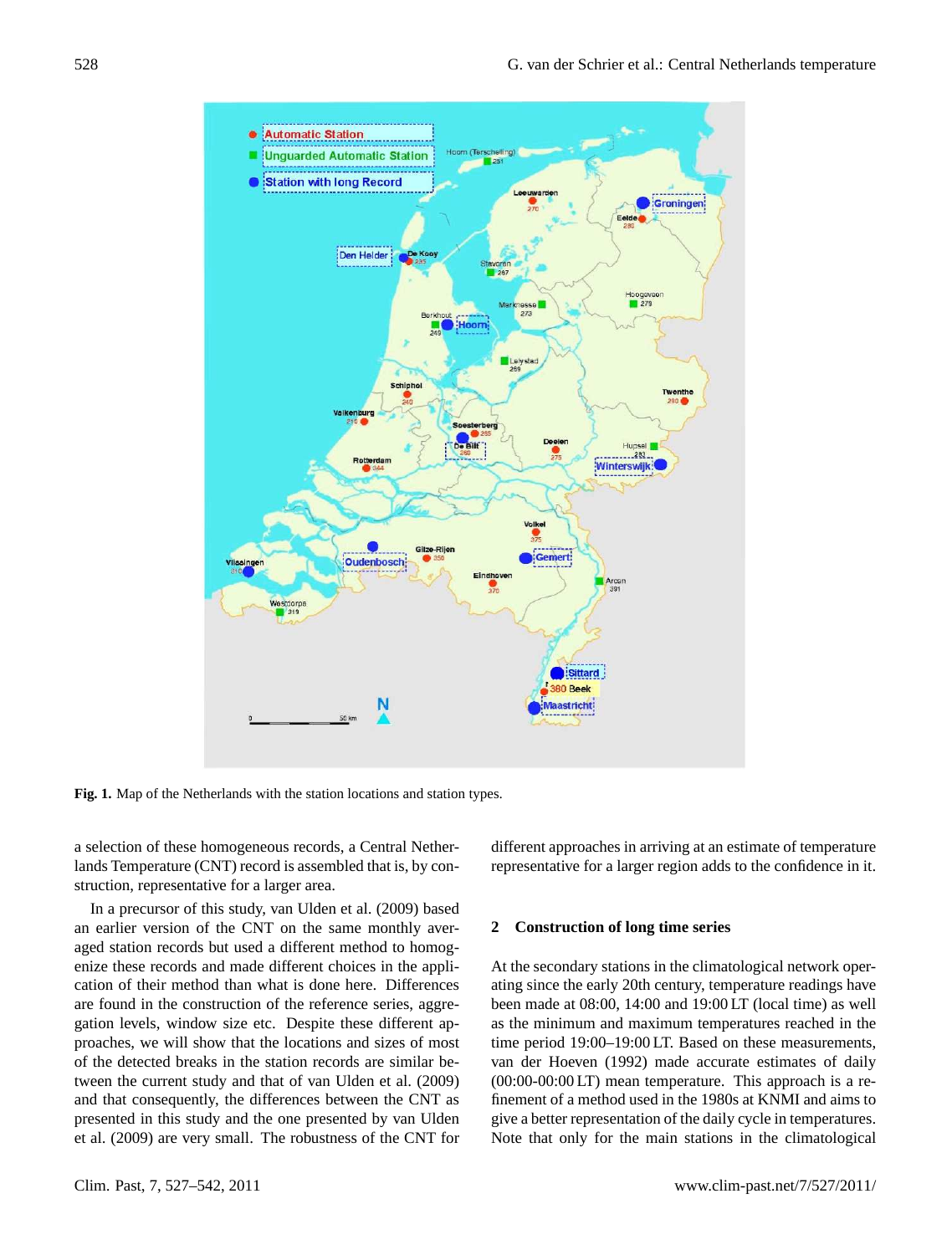<span id="page-2-0"></span>**Table 1.** Climatological records analysed in this study. (H-records based on 24 hourly observations; G-records based on 5 observations per day until 1970 (at 08:00, 14:00 and 19:00 h plus minimum and maximum), 10 observations per day from 1971 onwards (at 3 hourly intervals plus minimum and maximum).

| station     | record id           | period    | missing data       | filled with      |
|-------------|---------------------|-----------|--------------------|------------------|
| De Bilt     | D <sub>001</sub> H  | 1901-1970 |                    |                  |
| Den Helder  | D <sub>002</sub> H  | 1906-1970 | Sep 1944–May 1945  | Hoorn            |
| Vlissingen  | D003 H              | 1906-1970 | 1918-1930,         | Excluded         |
|             |                     |           | 1944-1945          | from<br>analysis |
| Eelde       | D004 H              | 1946-1970 |                    |                  |
| <b>Beek</b> | D <sub>005</sub> H  | 1946-1970 |                    |                  |
| Groningen   | D006 H              | 1906-1951 |                    |                  |
| Maastricht  | D007 H              | 1906-1952 |                    |                  |
| De Kooy     | D <sub>00</sub> 9 H | 1961-1970 |                    |                  |
| Winterswijk | $D020$ G            | 1906-1990 | Nov 1944, Oct 1988 | De Bilt          |
| Hoorn       | D029 G              | 1906-1990 | Nov 1947–Apr 1948  | Den Helder       |
| Oudenbosch  | D032 G              | 1906-1992 |                    |                  |
| Gemert      | D033 G              | 1906-1990 |                    |                  |
| Sittard     | D145 G              | 1906-1948 | Apr-Aug 1940,      | Maastricht       |
|             |                     |           | Nov 1944–Feb 1945  |                  |
| Gilze-Rijen | D132 G              | 1953-1970 |                    |                  |
| Twenthe     | D146 G              | 1947-1970 |                    |                  |

network, minimum and maximum temperatures reached between consecutive readings, rather than those reached in a 24-h period, are recorded.

The approach of Van der Hoeven (1992) was to make five estimates of the daily mean temperature  $T_{24}$ :

$$
T_{24}^{(i)} = T_i - C_i(t) (T_x - T_n), \quad i = 1, 2, 3, x, n \qquad (1)
$$

where subscripts 1,2,3 refer to temperature readings at 08:00, 14:00 and 19:00 LT and subscripts x and n to daily maximum and minimum temperatures. The coefficients  $C_i(t)$  were seasonally dependant and obtained from a comparison with 24-h temperature observations at De Bilt in the period 1961–1970. The seasonal dependence of the coefficients is introduced to account for the annual variations in the times of sunset and sunrise and are computed for the 36 decades of the year. Finally, the five estimates of the daily mean temperature  $T_{24}^{(i)}$ 24 were averaged to give the best estimate:

<span id="page-2-2"></span>
$$
T_{24} = (T_1 + T_2 + T_3 + T_x + T_n \tag{2}
$$

$$
- (C_1 + C_2 + C_3 + C_x + C_n) (T_x - T_n) / 5.
$$

Applying this approach to the De Bilt data results in the value estimated from these five measurements agreeing with the true 24-h mean to within 0.006 ◦C. For the coastal station Den Helder, in the north-west corner of The Netherlands, the estimate of daily averaged temperatures are  $\approx 0.1$  to 0.2 °C too low, which is probably related to changes in the daily cycle of this location compared to that of the De Bilt which is more inland.

<span id="page-2-1"></span>**Table 2.** Synoptic records based on 24 hourly observations.

| record id |               |                                      | filled with  |
|-----------|---------------|--------------------------------------|--------------|
|           |               |                                      |              |
|           |               |                                      |              |
| 235       | Aug 1972-2008 |                                      |              |
| 240       | 1951-2008     |                                      |              |
| 260       | 1951-2008     |                                      |              |
| 265       | 1953-2007     |                                      |              |
| 270       | 1951–2008     |                                      |              |
| 275       | 1958-2008     |                                      |              |
| 280       | 1951-2008     |                                      |              |
| 283       | 1990-2008     |                                      |              |
| 290       | 1971-2008     |                                      |              |
| 344       | 1957-2008     |                                      |              |
| 350       | 1971-2008     |                                      |              |
| 370       | 1951-2008     | May,                                 | Gemert       |
|           |               | June 1952                            | and          |
|           |               |                                      | Oudenbosch   |
| 375       |               |                                      |              |
| 380       | 1971-2008     |                                      |              |
|           | 235           | period<br>1971–Jul 1972<br>1953-2008 | missing data |

For the period up to 1970, daily averaged temperatures for the secondary stations are calculated following the method described above.

From 1970 until the introduction of the automated weather systems, ten measurements a day were made at the secondary stations: eight at three-hourly intervals plus the minimum and maximum temperatures. Twenty-four hour averages were made by an unweighted average of these values.

The secondary stations involved in this study are indicated with a "G" in Table [1.](#page-2-0)

Stevenson huts were used in all stations until about 1990, with the exception of De Bilt between 1901–1950. From around 1990 onwards, a new automated observing system was gradually introduced using small multi-plate thermometer screens. This transition has had a negligible effect on monthly mean temperatures [\(Brandsma and van der Meulen,](#page-14-1) [2008\)](#page-14-1).

Most records in Table [1](#page-2-0) were complete. Den Helder and Sittard had 9 missing months, Winterswijk had 1 missing month, Hoorn had 6 missing months and Eindhoven missed May and June 1952. These missing data were filled with data from alternative stations with a monthly adjustment to account for any climatological differences (see Tables [1](#page-2-0) and [2\)](#page-2-1). The record from Vlissingen appeared to be too incomplete to be useful for this study. All records have been tested for outliers, but none were found with the exception of Eindhoven which is discussed in Sect. A12. Eight long records were constructed covering the period 1906–1908 by merging the records with records from nearby stations (see Table [3\)](#page-3-0). The older parts of these merged records were adjusted to the recent parts using overlapping observation periods. The monthly adjustment factors were smoothed with a 5-point quasi-gaussian filter.

For the transition Winterswijk to Hupsel, the overlapping period was only 10 months, which is too short for a reliable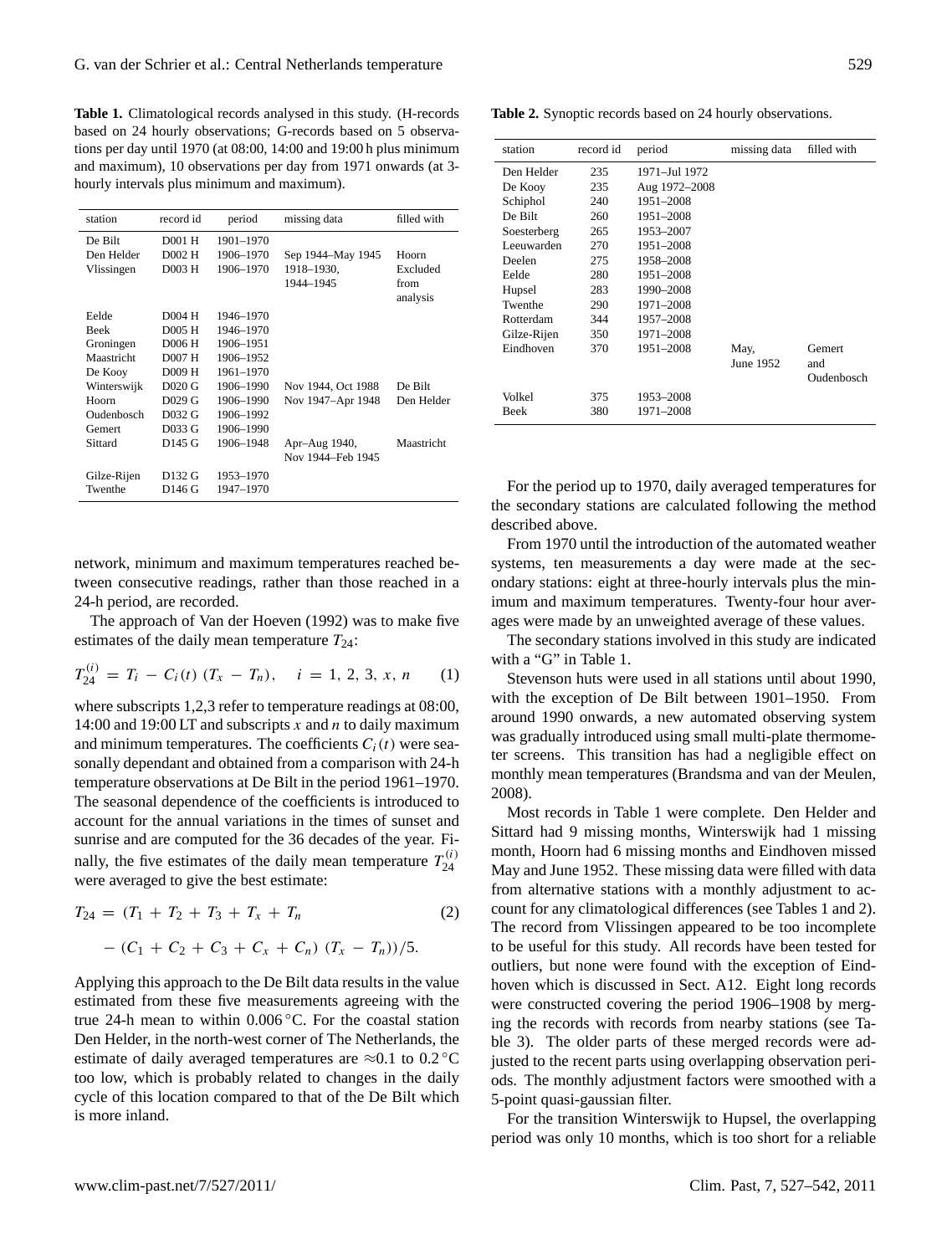| station                | record ids           | period    | transition            | overlap      |
|------------------------|----------------------|-----------|-----------------------|--------------|
| De Bilt                | $D001+260$           | 1901-2008 | Jan 1971              |              |
| Den Helder/De Kooy     | $D002+235$           | 1906-2008 | Aug 1972              | 1961–1970    |
| Groningen/Eelde        | D004/006+280         | 1906-2008 | Jan 1946              | 1946-1951    |
| Maastricht/Beek        | $D005/007+380$       | 1906-2008 | Jan 1946              | 1946–1952    |
| Winterswijk/Hupsel     | $D020+283$           | 1906-2008 | Jan 1991              | Mar-Dec 1990 |
| Hoorn                  | $D029+270$           | 1906–1990 | No suitable follow-up |              |
| Oudenbosch/Gilze-Rijen | $D032+350$           | 1906-2008 | Jan 1993              | 1988-1992    |
| Gemert/Volkel          | $D033+375$           | 1906-2008 | Jan 1991              | 1990         |
| Sittard/Beek           | $D145+380$           | 1906–2008 | Jan 1946              | 1946–1948    |
| Twenthe                | D <sub>146+290</sub> | 1946–2008 | Jan 1971              |              |
| Schiphol               | 240                  | 1951–2008 |                       |              |
| Soesterberg            | 265                  | 1953-2008 |                       |              |
| Deelen                 | 275                  | 1958–2008 |                       |              |
| Rotterdam              | 344                  | 1957–2008 |                       |              |
| Eindhoven              | 370                  | 1951–2008 |                       |              |

<span id="page-3-0"></span>**Table 3.** Long composite records used for break and trend analysis.

estimate of the adjustment factors. Therefore we used a 10 yr overlap of both time series with Deelen to determine the adjustments. The smoothed adjustment factors are shown in Fig. 2. We can see in this figure that the adjustment factors are all negative, meaning that the recent stations are cooler than the older stations. This may be related to an urban heat island effect for stations like Maastricht and Groningen, where observations were made in the centre of the city in the earlier period and at the airport later on. In Maastricht, the modern station at the airport is also located at a much higher and exposed position.

## <span id="page-3-2"></span>3 Method

The approach taken to identify possible changepoints and estimate the size of the break is based largely on the two-phase regression technique suggested by [Vincent](#page-15-2) [\(1998\)](#page-15-2). Potential discontinuities are detected on 40-yr sliding windows of the difference time series between the target series and a (homogeneous) reference series. The construction of the reference series is discussed in Sect. [4.](#page-4-0) [Easterling and Peterson](#page-14-2) [\(1995\)](#page-14-2) note that a windowing technique may obscure discontinuities which are close in time but have a sliding window with increments of one year will (at least partially) eliminate this problem. In order to prevent this problem, homogenized records are put through the detection algorithm to detect possible inhomogeneities which were left undetected in the first run. For the Eindhoven record, this procedure yielded a breakpoint which remained undetected in the first run of the program.  $\gamma$  gram.

The two-phase regression technique applies four different models. The first model determines whether the time series. is homogeneous over the tested interval of time. If the time  $t_{\rm eff}$  note that a windowing technique may obscure may obscure may obscure may obscure may obscure



<span id="page-3-1"></span>**Fig. 2.** Adjustment factors used to blend series from operational **Fig. 2.** Adjustment factors used to blend series from operational stations to those from stations which ceased operation. (red=Den stations to those from stations which ceased operation. (red = Den Helder/De Kooy, green=Gemert/Volkel, blue=Groningen/Eelde, Helder/De Kooy, green = Gemert/Volkel, blue = Groningen/Eelde, pink=Maastricht/Beek, magenta=Oudenbosch/Gilze Rijen, yel-pink = Maastricht/Beek, magenta = Oudenbosch/Gilze Rijen, yel $low = Winterswijk/Hupsel, black = Sittard/Beek$ ) [°C].

series fails to pass this test, three different models are used to estimate the location and size of a potential step. Every year in the record is tested as a potential step with the exception of the first three and last three years. The regression is performed on the difference series resulting from the subtraction of the target series and a homogeneous reference series.

To test if a series is inhomogeneous, a straight line is fitted to the data. The goodness of fit is quantified using the Durbin-Watson statistic, which is a test for the corre-lation of regression residuals [\(Wilks,](#page-15-3) [1995,](#page-15-3) Sect. 6.2.6). It tests the null-hypothesis that the residuals are serially independent against the alternative that they are consistent with  $\mathbf{t}$  to estimate the location and size of potential step. Every year  $\mathbf{t}$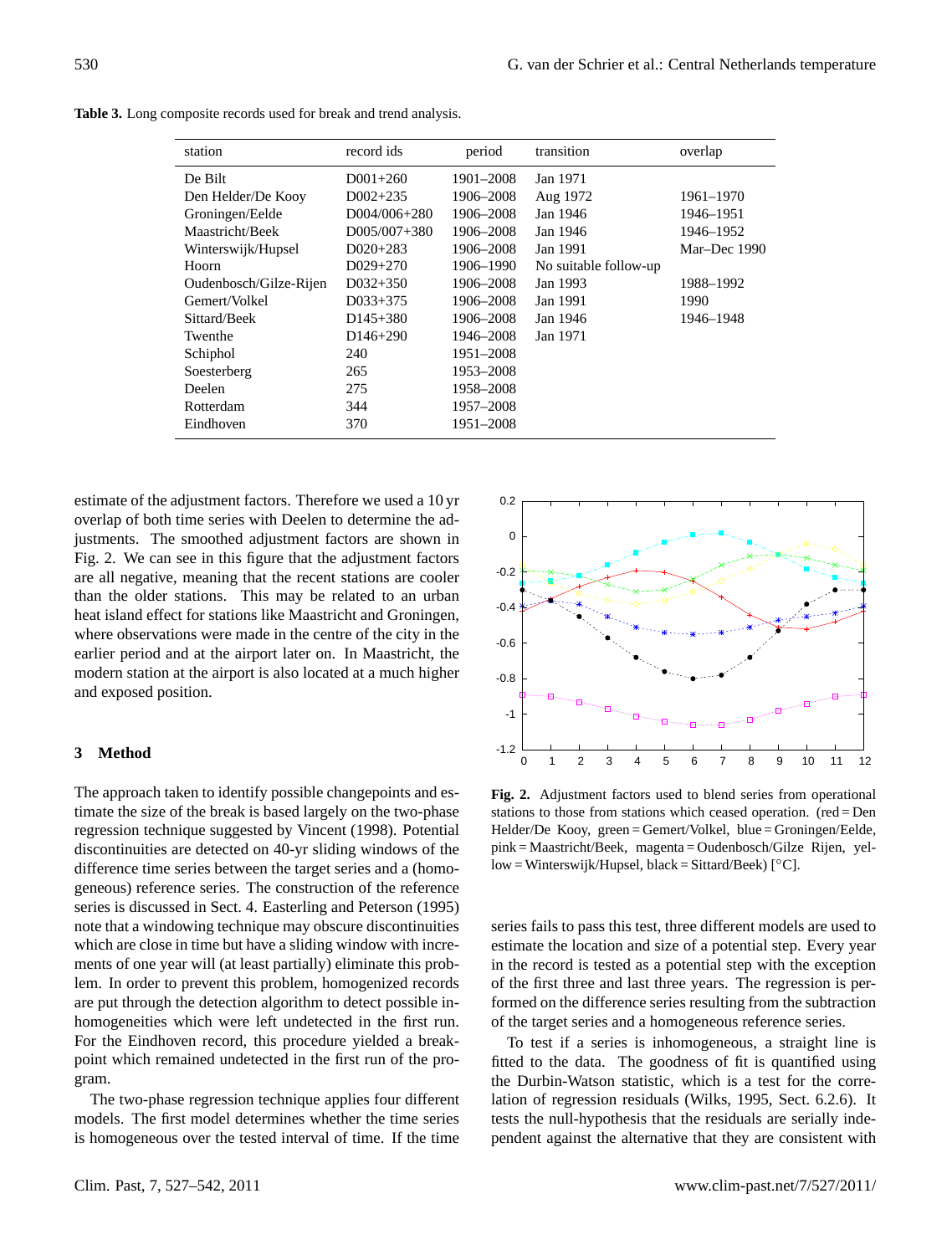a first-order autoregressive process. The threshold for the Durbin-Watson statistic relates to the 5 % level where the null-hypothesis of zero serial correlation can either be rejected or where this statistic is indeterminate. If adjacent residuals are of similar magnitude, as would occur in a bad fit, the Durbin-Watson statistic tends to be small. On the other hand, when residiuals are randomly distributed in time, this statistic tends to be large. Therefore one does not reject the null hypothesis that the residuals are independent if the Durbin-Watson statistic is sufficiently large. Upper and lower bounds for the significance of the Durbin-Watson statistic are calculated using the NAG routine g01epf.

If the difference series is judged inhomogeneous, the location and size of the break are estimated using a simple twophase regression model [\(Vincent,](#page-15-2) [1998\)](#page-15-2)

<span id="page-4-1"></span>
$$
X_t = \begin{cases} \mu_1 + \varepsilon_t, & 1 \le t \le c \\ \mu_2 + \varepsilon_t, & c < t \le n, \end{cases}
$$
 (3)

where  $\mu_1$ ,  $\mu_2$  are mean values before and after the break and  $\varepsilon_t$  is the zero-mean independent random error with a constant variance  $\sigma_{\varepsilon}^2$ . The time c is called a changepoint if  $\mu_1 \neq \mu_2$ . The  $F$  statistic for a changepoint at time  $c$  is:

$$
F_c = \frac{(SSE_{\text{red}} - SSE_{\text{full}})/1}{SSE_{\text{full}}/(n-2)},\tag{4}
$$

where  $SSE_{full}$  is the sum of squared errors of the "full" model Eq. [\(3\)](#page-4-1), which includes the break and  $SSE_{red}$  is the sum of squared errors of the "reduced" model which assumes a constant mean.

Slightly more complex is the two-phase regression model with a common trend [\(Wang,](#page-15-4) [2003\)](#page-15-4):

<span id="page-4-2"></span>
$$
X_t = \begin{cases} \mu_1 + \beta t + \varepsilon_t, & 1 \le t \le c \\ \mu_2 + \beta t + \varepsilon_t, & c < t \le n, \end{cases}
$$
 (5)

where  $\beta$  is the value of the trend. The F statistic for a changepoint at time  $c$  is:

$$
F_c = \frac{(SSE_{\text{red}} - SSE_{\text{full}})/1}{SSE_{\text{full}}/(n-3)}.
$$
 (6)

The fourth model allows for a combination of a discontinuous trend and a step [\(Lund and Reeves,](#page-14-3) [2002\)](#page-14-3):

<span id="page-4-3"></span>
$$
X_t = \begin{cases} \mu_1 + \beta_1 t + \varepsilon_t, & 1 \le t \le c \\ \mu_2 + \beta_2 t + \varepsilon_t, & c < t \le n, \end{cases}
$$
(7)

with  $\beta_1$ ,  $\beta_2$  values of the trend before and after the break. The  $F$  statistic for a changepoint at time  $c$  is:

$$
F_c = \frac{(SSE_{\text{red}} - SSE_{\text{full}})/2}{SSE_{\text{full}}/(n-4)}.
$$
 (8)

Under the null hypothesis of no changepoints and assuming Gaussian errors  $\varepsilon_t$  in models Eqs. [\(3\)](#page-4-1), [\(5\)](#page-4-2), [\(7\)](#page-4-3), tables with the  $F_{\text{max}}$  percentiles are given by Jarusková [\(1996\)](#page-14-4), [Wang](#page-15-4) [\(2003\)](#page-15-4) and [Lund and Reeves](#page-14-3) [\(2002\)](#page-14-3) respectively. The 95 %

siginificance level is used as a threshold to determine if a break is significant or not.

If a fit of a model fails to meet the significance level using the Durbin-Watson statistic, it is not considered further.

A review of modern methods, including the methods used here, is given by [Reeves et al.](#page-15-5) [\(2007\)](#page-15-5); they concluded that the common trend two-phase regression model seems optimal for most time series.

A hierarchy is used in determining which changepoint models Eqs. [\(3\)](#page-4-1), [\(5\)](#page-4-2), [\(7\)](#page-4-3) are used to estimate step sizes. If a difference series is inhomogeneous, models Eqs. [\(3\)](#page-4-1) and [\(5\)](#page-4-2) are applied and information from model Eq. [\(7\)](#page-4-3) is only used after a visual confirmation that a discontinuous trend is present. No distinction is made for information on the step size from models Eqs. [\(3\)](#page-4-1), [\(5\)](#page-4-2), the estimate of the continuous trend from model Eq. [\(5\)](#page-4-2) is not used to correct for this trend. The motivation for not correcting for a continuous trend is related to the construction of the reference series. Both the construction of the reference series and this motivation are discussed in Sect. [4.](#page-4-0) However, discontinuous trends (which are output from model Eq. [7\)](#page-4-3) are corrected for.

It is possible to formalize the choice between the various model using a statistical test. In an attempt to do this, we noticed that model Eq. [\(7\)](#page-4-3) was chosen in more cases than what could be confirmed by the available metadata. This observation made us change the procedure and adjusted both the step and the trend when the metadata indicated that these adjustments were required.

## <span id="page-4-0"></span>**4 Reference time series**

In the absence of homogeneous time series, constructing a (near-)homogeneous reference series requires a special approach. Instead of using a tailored approach where an average of a small number of selected time series is used as reference series from the vicinity of the target record, we use the most dominant mode of variability from a Principal Component Analysis (PCA) based on all available long time series. The first mode of variability accounts for the maximum amount of joint variability of the variance-covariance matrix [\(Wilks,](#page-15-3) [1995\)](#page-15-3), which is based, in its turn, on a selection of long station data homogeneously spread over the country. The principal mode of variability is a weighted average of the input series and contains a large fraction of the common variability of the series. This time series will have the warming trend common to all time series and, due to the averaging of all available long records, inhomogeneities in the individual records are damped. However, a reference series constructed from time series scattered over the country will not reflect any regional signal. Other considerations are that the tailored approach is more labour-intensive and can hardly be automated, but the expectation is that a tailored approach will provide a reference series capturing more of the month-to-month variability, thus reducing the noise in the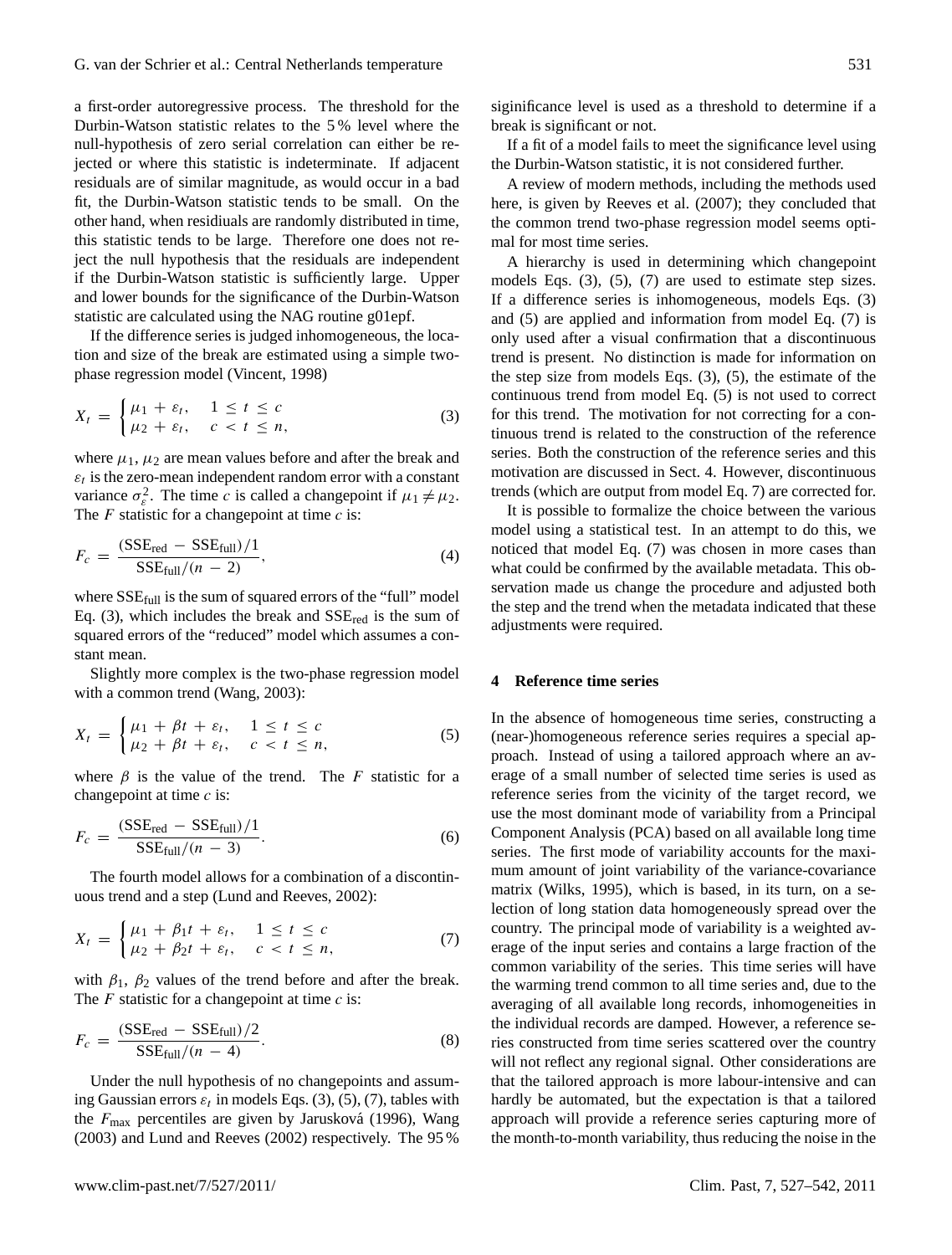difference series. This should make it easier to detect smaller breaks. The PCA-based method is a rather straightforward procedure, easily automated, but potentially less suited to homogenize a series which is not near the centre of the country. The decorrelation length of the interannual variability of monthly mean temperature throughout the Netherlands varies from about 1000 km in summer to 2000 km in winter, which is much larger than the size of the Netherlands, so regional effects are not expected to be very large.

This approach contrasts with that of [van Ulden et al.](#page-15-0) [\(2009\)](#page-15-0), who use the average of nearby stations as the reference series. [Peterson et al.](#page-15-6) [\(1998\)](#page-15-6) note that the construction of a reference series by simply averaging series from surrounding stations has been done earlier by [Potter](#page-15-7) [\(1981\)](#page-15-7), although he used an average of 18-stations for this. More specifically, [Peterson and Easterling](#page-14-5) [\(1994\)](#page-14-5) average the three best correlating series from the 5 nearest stations to build the reference series.

Input to the PCA are the time series of the stations De Bilt, Groningen/Eelde, Winterswijk/Hupsel, Maastricht/Beek, Volkel/Gemert, Oudenbosch/Gilze-Rijen and Den Helder/De Kooy. This excludes the station Vlissingen in the southwestern corner of the Netherlands, which is too gappy and has seen too many relocations to be allowed into the reference time series.

Over the more recent period, from the 1950s onward, more stations have become available to construct a reference series. In order not to introduce inhomogeneities in the reference series, we did not include these stations in the reference series. Moreover, the seven stations used for the reference series over the first part of the 20th century are scattered around the country and should be sufficiently able to pick up on large-scale variations of temperature.

When using a weighted sum of series as a reference series, a correction has to be made when one of the series which is input to the PCA analysis is adjusted. The reference series is written as

<span id="page-5-0"></span>
$$
\sum_{i=1}^{N} c_i A_i(t), \tag{9}
$$

where  $c_i$  is the weight associated with the *i*-th series and  $A_i(t)$  is the *i*-th series at time *t*. The sum of the weights  $c_i$ equals 1. When the adjustments to the  $j$ -th series itself needs to be calculated, a reference series excluding the  $j$ -th series would be required. The difference from which an adjustment is computed is:

$$
\Delta T = A_j(t) - \frac{1}{1 - c_j} \sum_{i=1, i \neq j}^{N} c_i A_i(t).
$$
 (10)

By writing Eq. [\(9\)](#page-5-0) as

$$
\sum_{i=1}^{N} c_i A_i(t) = \left(\sum_{i=1, i \neq j}^{N} c_i A_i(t)\right) + c_j A_j(t), \quad (11)
$$

we see that

$$
\Delta T = \frac{1}{1 - c_j} \left( A_j(t) - \sum_{i=1}^N c_i A_i(t) \right).
$$
 (12)

One can therefore just use the total reference series and multiply corrections by  $1/(1-c_i)$  afterwards. Alternatively, one could recalculate the reference series for each target series by using this PCA-based technique but excluding the target series from this calculation. An adjustment to the corrections is then not neccessary.

To test the merits of the PCA-based approach, the reference series used by [van Ulden et al.](#page-15-0) [\(2009\)](#page-15-0) and the PCAbased reference series are compared for a selection of stations. The RMS between the target series and either of the two reference series is calculated (correcting for any offset). It turns out that the RMSs are very similar (not shown), indicating that for this study involving stations that are much closer to each other than the decorrelation length, a PCAbased reference series does not give higher noise-levels in the difference series, compared to a tailored approach.

The different models discussed in Sect. [3](#page-3-2) are combined in the approach of this study which has merit in cases where the "true" regression model is unknown [\(Reeves et al.,](#page-15-5) [2007\)](#page-15-5). Since the reference series used in this study only holds information associated with country-wide spatial scales and is not specifically pin-pointed at a certain region, we expect that difference series may have a continuous trend throughout the record. This makes the use of model Eq. [\(5\)](#page-4-2), which includes a step and a continuous trend, particularly suited to the approach.

The principal mode explains 96.7 % of the variability and includes the warming trend. The dominant mode of variability is a weighted average of the input series, with the weights shown in Table [4.](#page-6-0) The weights for the various stations are very similar, the relative difference between the extremes ((maximum−minimum)/maximum) is only 0.16. The largest weights are found in Maastricht/Beek and Winterswijk/Hupsel, the lowest is found in Den Helder/De Kooy, located at the North Sea coast.

## <span id="page-5-1"></span>**5 Quality check**

In order to assess the quality of the various records used in this study, a running standard deviation of the difference of the annual average of each series with the reference series is shown over 41 yr sliding windows (Fig. [3\)](#page-6-1). The standard deviations vary considerably with time. Fig. [3a](#page-6-1) shows that Sittard has a maximum in the first few decades of the record, which is in part related to a warm bias (not shown). Gemert has a very pronounced peak around 1950, which is related to a very significant break in that period (discussed in Sect. A6). The running standard deviation for the series composed of Oudenbosch and Gilze Rijen has a maximum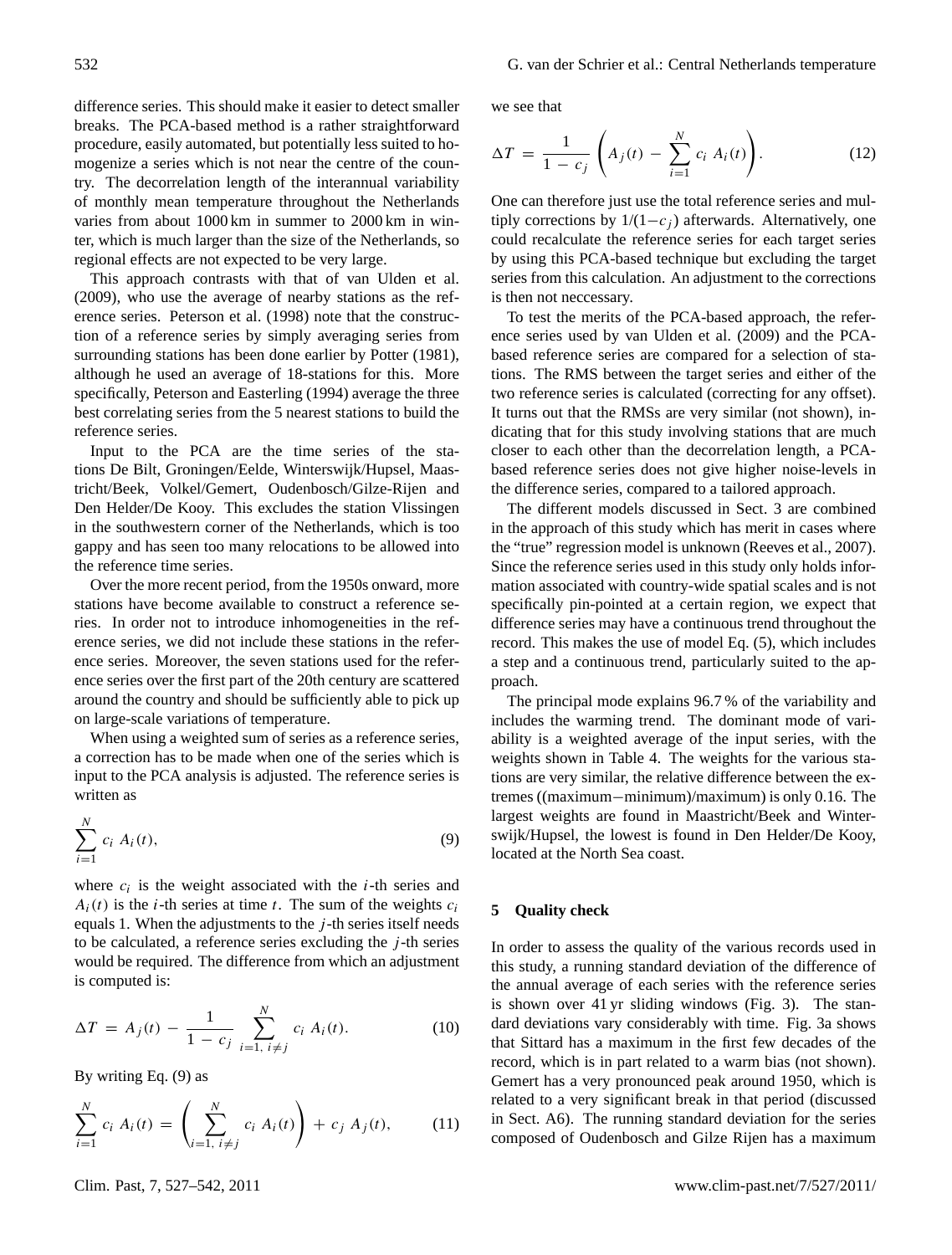**Table 4.** Loading of the seven long records on the first Principal Component.

<span id="page-6-0"></span>

| station                | loading |
|------------------------|---------|
| De Bilt                | 0.143   |
| Den Helder/De Kooy     | 0.128   |
| Groningen/Eelde        | 0.144   |
| Maastricht/Beek        | 0.150   |
| Winterswijk/Hupsel     | 0.149   |
| Oudenbosch/Gilze-Rijen | 0.141   |
| Gemert/Volkel          | 0.145   |

in the late 1960s which is related to a break in that period (discussed in Sect. A4).

De Bilt, which is situated in the centre of the Netherlands, has low standard deviations for the whole observation period. This relates to the fact that the reference series reflects climatic conditions of the central part of the Netherlands best.

Figure [3b](#page-6-1) shows that Soesterberg, despite its central location, and Twenthe both show high noise levels.

Around 1990, the noise levels of all stations (except for Beek) are significantly reduced (not shown). This is probably related to the transition to an automated network and improved observation practices.

#### **6 The Central Netherlands temperature**

## **6.1 Definition**

The Central Netherlands Temperature (CNT) record is based on homogenized monthly means of daily averaged temperatures from a selection of series from the central part of The Netherlands. These series are from De Bilt, Winterswijk/Hupsel, Oudenbosch/Gilze-Rijen and Gemert/Volkel. The record from Eindhoven is included from 1951 onwards and Deelen is included from 1958 onwards. The CNT is a simple unweighted average of these records. Monthly adjustments were applied to the CNT prior to the inclusion of the Eindhoven record in 1951 and to the CNT record from 1951 to the inclusion of Deelen in 1958 to account for the transition from 4 to 5 to 6 stations. These adjustments are calculated over the 1961–2008 period, smoothed by a 5-point Gaussian filter, similar to the adjustments in Sect. [2](#page-1-1) and are small at  $O(0.01 \degree C)$ .

The long records from the coastal station Den Helder/De Kooy, the series from Groningen/Eelde and Leeuwarden in the north and Maastricht/Beek and Sittard/Beek in the south of the Netherlands have not been included since they are too far at the outer extremes of The Netherlands and are therefore less representative of the central Netherlands. The principal motivation not to include the records from the airports of Rotterdam and Amsterdam (Schiphol) is that these stations are



<span id="page-6-1"></span>**Fig. 3.** Running standard deviations over 41 yr windows of annual averages of the difference between target series and reference series. averages of the difference between target series and reference series. Upper panel shows the long records, lower panel shows the shorter Upper panel shows the long records, lower panel shows the shorter records. records. **Fig. 3.** Running standard deviations over 41 yr windows of annual

relatively close to the sea and that they may be influenced by the rapid development of the airport itself. the large cities in their vicinity and, in the case of Schiphol,

discontinued (Hoorn, Soesterberg) or are too gappy (Vlissingen) to be included in the CNT. The running standard deviations discussed in Sect. 5 and Fig. 3 indicate that the records from Twenthe and Sittard are too noisy to be included. Other long records in The Netherlands have either been

Although the CNT is constructed from stations roughly centred in the central Southeast of the Netherlands, a correlation analysis between winter (DJF) and summer (JJA) averages of the CNT and similar averages of the E-OBS gridded dataset based on daily averaged temperature from surrounding stations from the European Climate Assess-ment & Dataset [\(Haylock et al.,](#page-14-6) [2008\)](#page-14-6) (Fig. [4a](#page-7-0),b) shows that the CNT is representative of a much larger area. The correlations remain high for stations in the Netherlands, including those in the North and along the coast; high correlations are small at O(0.01°C). The monthly mean found in Belgium and Germany as well. The monthly mean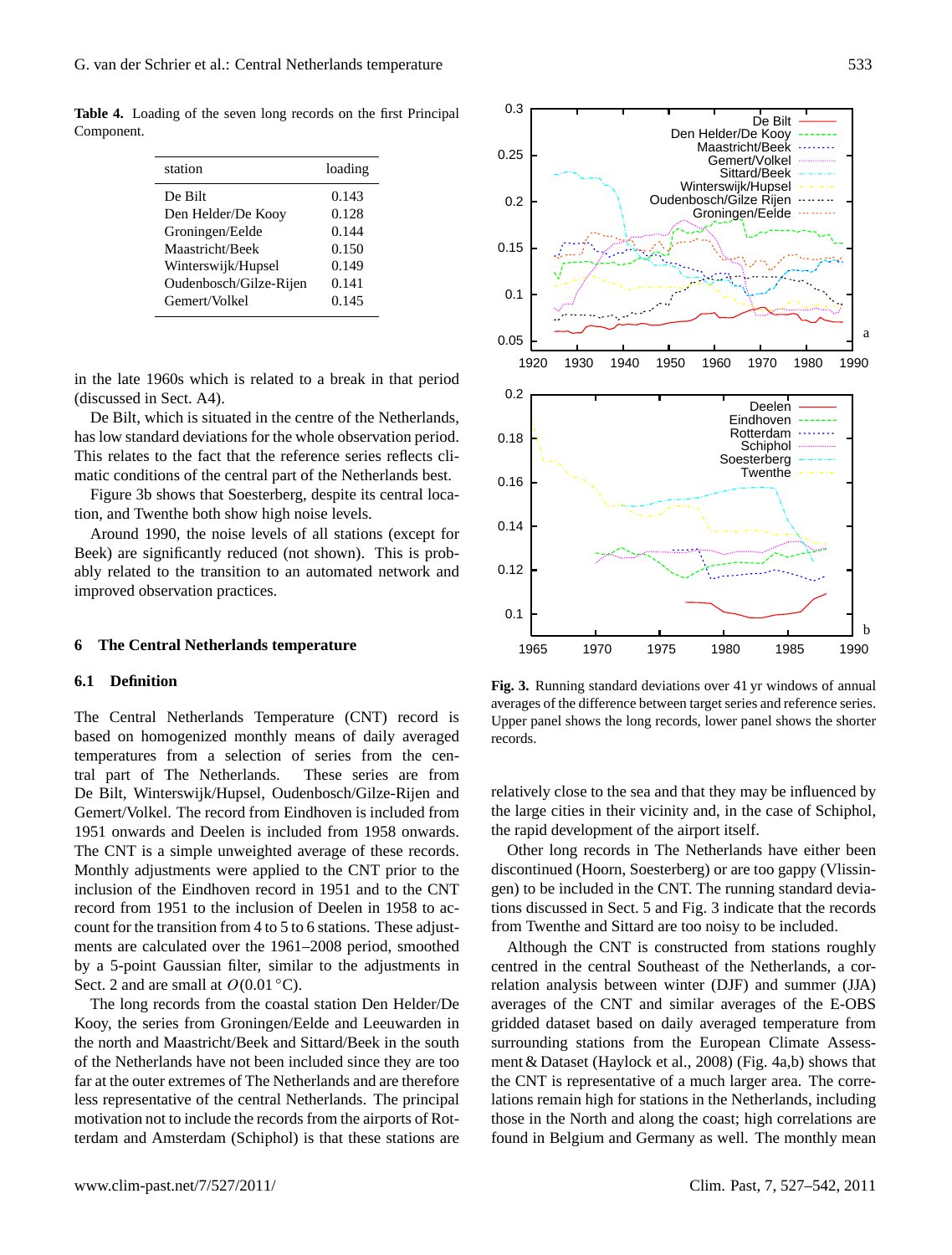

<span id="page-7-0"></span>Fig. 4. Correlation of the interannual fluctuations of the CNT series with the E-OBS v3 (Haylock et al., 2008) temperature analysis for with the E-OBS v3 [\(Haylock et al.,](#page-14-6) [2008\)](#page-14-6) temperature analysis for three winter months (December, January and February) and three three winter months (December, January and February) and three summer months (June, July and August) over 1950–09. The trend summer months (June, July and August) over 1950–2009. The trend was removed by taking year-on-year differences. was removed by taking year-on-year differences.

values show smaller correlations, especially in summer (not shown).

## **6.2 Comparison with an earlier version**

Preceding this study, [van Ulden et al.](#page-15-0) [\(2009\)](#page-15-0) constructed an earlier version of the Central Netherlands Temperature record. This earlier version, to which we attach the version number 1.0, is based on the same selection of series as the current version 1.1. However, the homogenisation procedure between the [van Ulden et al.](#page-15-0) [\(2009\)](#page-15-0) study and the current study is different. These differences relate to the construction of the reference series (see Sect. [4\)](#page-4-0) and also to the break and spurious trends detection algorithms. For the construction of CNT1.0, homogeneity tests based on [Easterling and Peterson](#page-14-2)

[\(1995\)](#page-14-2) for the detection of breaks were used and a method based on that of [Alexandersson and Moberg](#page-14-7) [\(1997\)](#page-14-7) was used to detect spurious trends. In contrast to [Easterling and Peter](#page-14-2)to detect sparrous trends. In contrast to Eastering and  $(1005)$ [son](#page-14-2) [\(1995\)](#page-14-2), [van Ulden et al.](#page-15-0) [\(2009\)](#page-15-0) used moving windows, both for breaks and trends. In both tests, the critical signifi-cance levels derived from [Alexandersson and Moberg](#page-14-7) [\(1997\)](#page-14-7) were used.

Because of the differences between the current approach and that of [van Ulden et al.](#page-15-0) [\(2009\)](#page-15-0), differences in the homogenized versions of the underlying station data can be ex-pected. Figure [5](#page-8-0) shows the adjustments made to the records in comparison with the adjustments made in version 1.0. Below we argue that the differences between CNT1.1 and CNT1.0 are very modest, despite the difference in approach, which adds to the robustness of the CNT.

Figure [6](#page-9-0) shows the RMS between CNT1.1 and CNT1.0 as I figure 5 shows the ranks between CNT1.1 and CNT1.6 as is near 0.04 ℃, except for late spring and for July to September. In the first period, the RMS rises to nearly 0.04 °C, May can be attributed to differences in the homogenisation of the Eindhoven record (Fig. [7\)](#page-9-1). The current study has an additional correction for a break in 1958. The rise in the period July to September is mainly attributed to the Win-terswijk/Hupsel, Deelen and Gemert/Volkel series (Fig. [7\)](#page-9-1). In the homogenisation of the first record (Sect. A5), a small heak in 1960 is detected, but we have not corrected for this break in 1700 is detected, out we have not corrected for this break due to the absence of metadata related to it. Howbreak due to the absence of including related to h ever, [van Ulden et al.](#page-15-0) [\(2009\)](#page-15-0) do correct for this break and the largest amplitude of the correction can be found in the months June–September. In the Deelen record, breaks are detected which are corrected for in the current study but not in the series used to construct CNT1.0. Finally, the adjustments to the Gemert/Volkel record are slightly different in the current study compared to that of [van Ulden et al.](#page-15-0) [\(2009\)](#page-15-0). the time period 1906–2008. This figure shows that the RMS in the second to approximately  $0.07 \degree C$ . The rise in April–

Regarding the trends, Table 5 shows t[ha](#page-9-2)t the differences between CNT1.0 and CNT1.1 are very small. imum and maximum temperatures were recorded next to the

## 7 Comparison of the CNT v1.1 with the HadCRUT3, the temperature at De Bilt (and the other main stations) were **GISTEMP and NCDC datasets** made. These hourly estimates are used in the current study.

 $H_1$ ,  $\overline{H}^*$ , only the three daily measurement (excluding three daily the three daily the theorem In Fig. [8,](#page-10-0) the annual mean CNT1.1 time series is compared with other series that are frequently used to estimate the temperature changes in the Netherlands. These are the CNT1.0, the observed De Bilt temperature, and the interpolated temperature of datasets used to construct estimates of the global mean temperature (CRUTEM3, NOAA/NCDC and NASA/GISS) at the mean of the co-ordinates of the six CNT stations (using land temperatures only).

By eye these six time series look very similar. Two series with obvious errors are given in Fig. [8d](#page-10-0),h: the unadjusted De Bilt temperature from GHCN v2 and the value corresponding to the CNT in the GISTEMP 250 km dataset, which is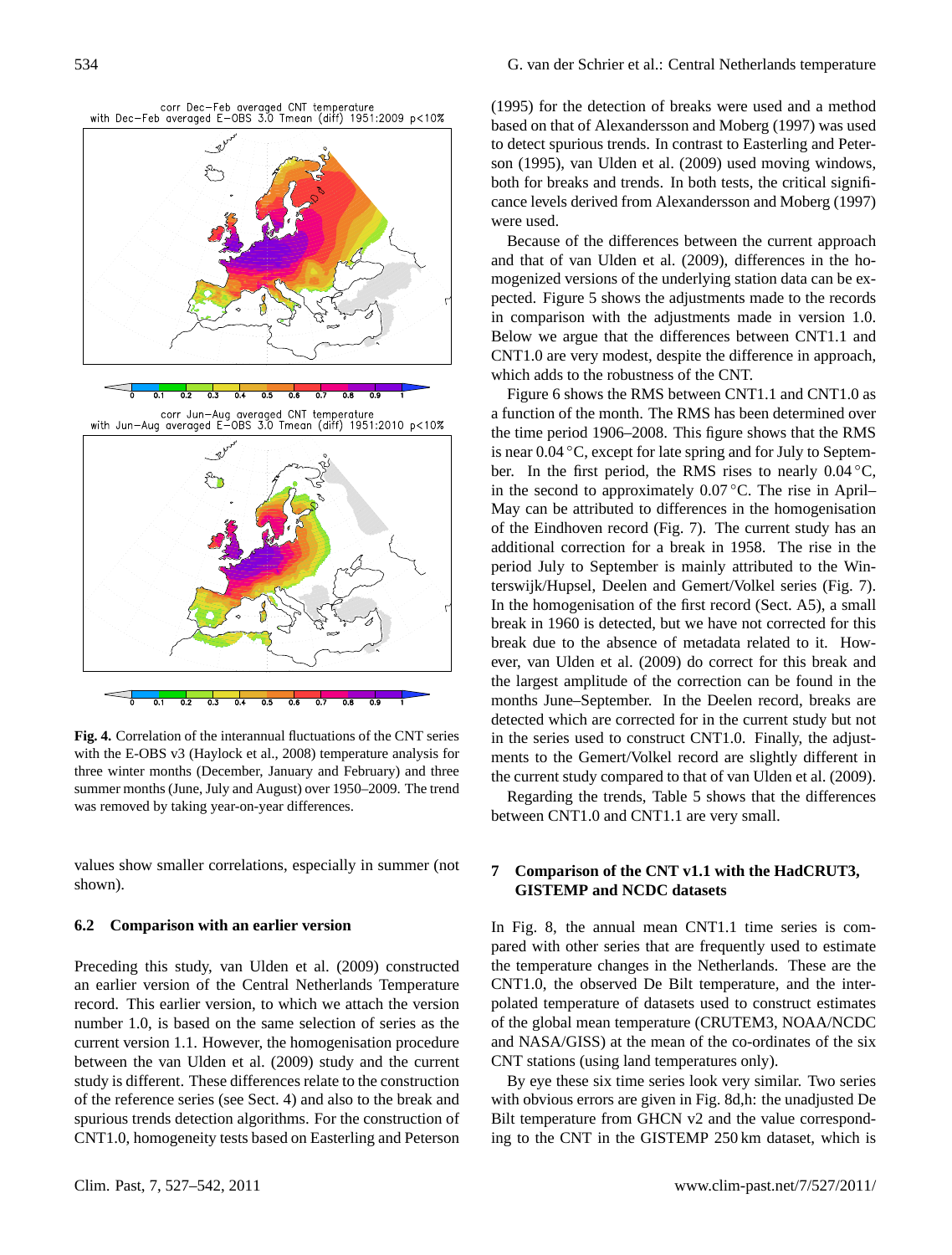

<span id="page-8-0"></span>Fig. 5. Break and trend corrections for various stations for this study and those of [van Ulden et al.](#page-15-0) [\(2009\)](#page-15-0), the latter marked with (WR). Shown are corrections for Winterswijk/Hupsel (a), Oudenbosch/Gilze Rijen (b), Gemert/Volkel (c) and Eindhoven (d), Maastricht/Beek (e) and Schiphol (f). and Schiphol **(f)**.

1906–1919 1919 1920–1920<br>1906–1920 1920–1920 1920–1920 1920–1920 not used to construct an estimate of the global mean temper-<br>ma ature. The GISTEMP datasets use the GHCN De Bilt time i series with an inhomogeneity in 1950 of about 1.5 K. This r inhomogeneity is caused by a combination of the inhomogeneities around 1950 discussed in Sect. A1 and a change 2 in observational practice. Prior to 1950, three daily obser-<br>in the GHCN De Bilt record prior to 1950 simply and automnised over the space of the summer without analization of the vacions and the infinitum and maximum temperatures were<br>recorded next to the use of a thermograph at the main stavations and the minimum and maximum temperatures were tions. From the thermograph and the five daily observations, hourly estimates of the temperature at De Bilt (and the other

main stations) were made. These hourly estimates are used in the current study. However, only the three daily measurement (excluding the minimum and maximum temperatures) were communicated to international databases. After 1950, 24 hourly observations were communicated. Daily temperatures in the GHCN De Bilt record prior to 1950 simply averages the three measurement without application of the estimate of the daily mean temperature of Eq. [\(2\)](#page-2-2). This inhomogeneity is reflected in the GISTEMP 250 km dataset, which uses only stations within a 250 km radius of each grid box.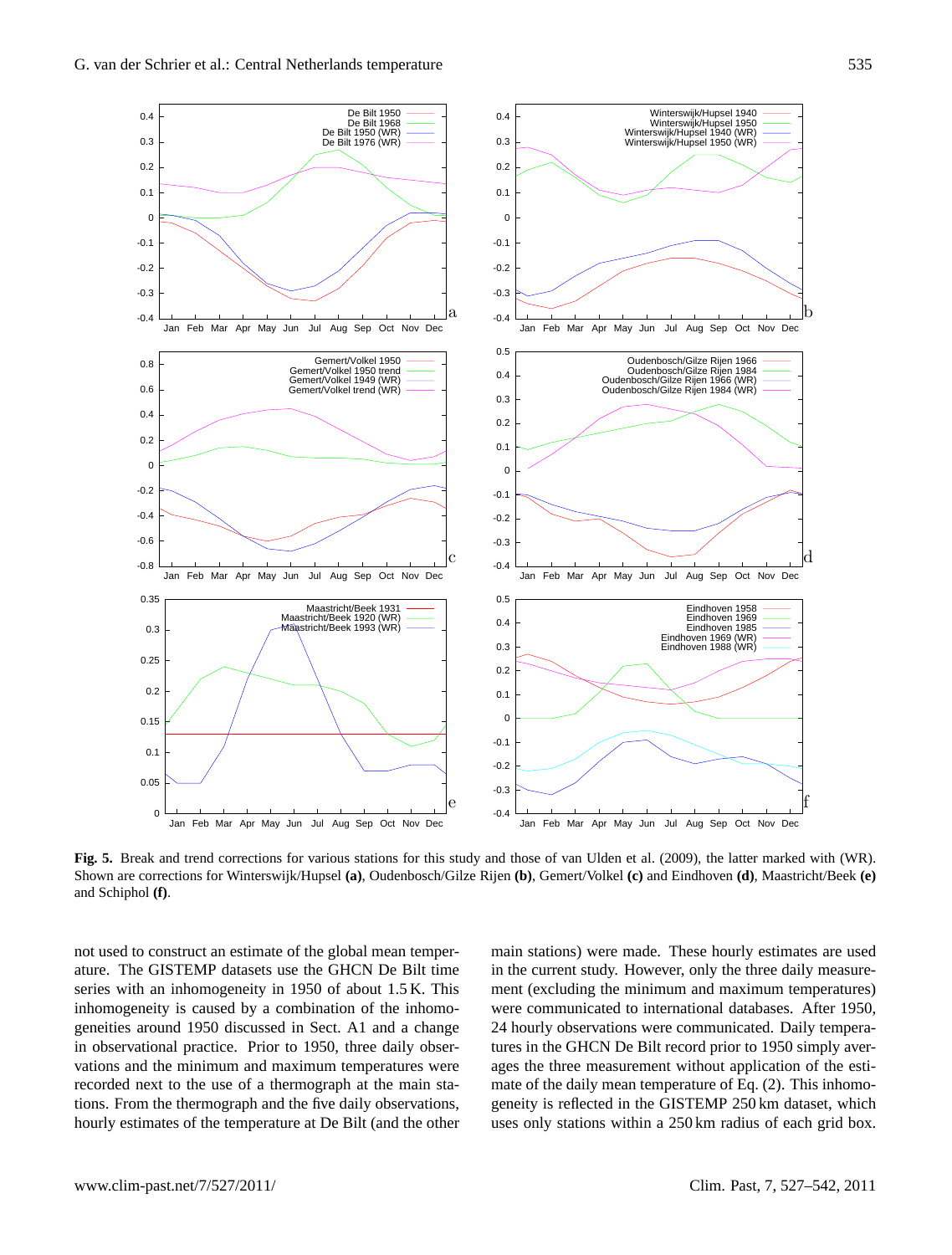<span id="page-9-2"></span>Table 5. Trends ( $°C/10 \text{ yr}$ ) in CNT1.0 and CNT1.1 for winter (DJF), spring (MAM), summer (JJA) and autumn (SON), calculated over the periods 1906–1908, 1950–1908 and 1975–1908.

|            | 1906-1908 |        |        | 1950-1908          |        | 1975-1908 |  |
|------------|-----------|--------|--------|--------------------|--------|-----------|--|
|            | CNT1.0    | CNT1.1 | CNT1.0 | CNT <sub>1.1</sub> | CNT1.0 | CNT1.1    |  |
| <b>DJF</b> | 0.111     | 0.114  | 0.334  | 0.332              | 0.544  | 0.540     |  |
| <b>MAM</b> | 0.126     | 0.130  | 0.308  | 0.314              | 0.655  | 0.662     |  |
| <b>JJA</b> | 0.154     | 0.148  | 0.241  | 0.240              | 0.381  | 0.391     |  |
| SON        | 0.127     | 0.123  | 0.149  | 0.149              | 0.284  | 0.277     |  |



<span id="page-9-0"></span>**Fig. 6.** Root Mean Square error of the difference between CNT1.1 **Fig. 6.** Root Mean Square error of the difference between CNT1.1 and CNT1.0. and CNT1.0.

estimates, the inhomogeneity is not visible due to the large However, in the 1200 km dataset used for global temperature number of stations used.

change of thermometer screen at the De Bilt site around this January 1946 and overlapped in the periods 1946–1951 and 0.1 Sect. [2](#page-1-1) and Fig. [2.](#page-3-1) Similarly, the Maastricht-Beek transibreak is probably partially related to the use of the Gronin- $\overline{1}$ The CRUTEM3 data shows a discontinuity when compared with the CNT1.1 in 1951 [\(van Ulden,](#page-15-8) [2008\)](#page-15-8). This gen and Eelde records as one continuous record in the CRU data without corrections made for the relocation as done in tion is uncorrected for. Both these transitions occurred in 1946–1952 respectively. Furthermore, the relocations and time (discussed in Sect. A1) may have added to this break.  $\mathbf{B}_{\rm eff}$  record prior to 1950 simply averages the three measure-measure-measure-measure-measure-measure-measure-measure-measure-measure-measure-measure-measure-measure-measure-measure-measure-measure-measure-measure-m

In Table 6 linear trends over 1906–2010 and 1975–2010 are shown for all the series in Fig. [8.](#page-10-0) The De Bilt obmogeneity in 1968/1969 (discussed in Sect. A1). The unadjusted GHCN v2 time series shows no trend over 1906–2010 due to the 1.5 K inhomogeneity in 1950. Although the inho- $\frac{1}{2}$  means with the estimation of the NA CA/CICC 2501 in data on mogeneity is retained in the NASA/GISS 250 km dataset, the trend is not affected due to the trend adjustment used [\(Hansen](#page-14-8) [et al.,](#page-14-8) [2010\)](#page-14-8). Finally, it is unknown why the NCDC dataset shows a higher trend over 1975–2010. This may be due to served temperature is seen to have a larger trend over the last 36 years than the CNT, the difference is due to the inho-

<span id="page-9-3"></span>**Table 6.** Trends in  $\textdegree C$  yr<sup>-1</sup> of the time series shown in Fig. [8](#page-10-0) over the periods 1906–2010 and 1975–2010.

|            |        | 1906-1908 |        | 1950-1908 |        | 1975-1908     |                  | 1906–2010          |
|------------|--------|-----------|--------|-----------|--------|---------------|------------------|--------------------|
|            | CNT1.0 | CNT1.1    | CNT1.0 | CNT1.1    | CNT1.0 | <b>CNT1.1</b> | CNT v1.1         | $0.013 \pm 0.002$  |
| DJF        | 0.111  | 0.114     | 0.334  | 0.332     | 0.544  | 0.540         | CNT v1.0         | $0.013 \pm 0.002$  |
| <b>MAM</b> | 0.126  | 0.130     | 0.308  | 0.314     | 0.655  | 0.662         | De Bilt observed | $0.013 \pm 0.002$  |
| <b>JJA</b> | 0.154  | 0.148     | 0.241  | 0.240     | 0.381  | 0.391         | De Bilt GHCN v2  | $-0.001 \pm 0.003$ |
| SON        | 0.127  | 0.123     | 0.149  | 0.149     | 0.284  | 0.277         | <b>CRUTEM3</b>   | $0.009 \pm 0.002$  |
|            |        |           |        |           |        |               | NOAA/NCDC        | $0.010 \pm 0.002$  |
|            |        |           |        |           |        |               | NASA/GISS        | $0.011 \pm 0.002$  |
| 0.08       |        |           |        |           |        |               | NASA/GISS 250 km | $0.013 \pm 0.002$  |



<span id="page-9-1"></span>**Fig. 7.** Root Mean Square error of the difference between the homogenized stations records which construct CNT1.1 and CNT1.0.

the western grid box (50–55° N, 0–5° E), which includes stations in Belgium and East Anglia (UK).

#### 8 Conclusions  $\mathbb{R}$  and the estimate of the estimate of the estimate of the daily means  $\mathbb{R}$ the contrastons of  $\mathcal{L}_{\text{untrivial}}$

**8 Conclusions** compute increased grad and the 130 km radius call scale of 100 km. Local effects caused by vegetation, the models. In order to make a sensible comparison between model output and observations, the latter need to be defined at a spatial scale similar to the model results. The Central Netherlands Temperature record (CNT) has been designed to meet this demand. Additionally, the CNT is expected to be of interest for climate research, being based on high-quality homogenized records and representative for a larger area. climate models compute meteorological variables at a typand state the estimation for global temperature estimates, the inused.

mediated to be started to be problemantly for a higher and  $\frac{1}{2}$ . The CNT is based on a selection of homogeneous monthly  $\frac{1}{2}$  interest for climate research, being based on high-quality based on  $\frac{1}{2}$ averaged records for daily mean temperature from the KNMI  $T_{\text{t}}$  is a set of the control of  $T_{\text{t}}$  is a set of homogeneous monthly monthly monthly monthly monthly monthly monthly monthly monthly monthly monthly monthly monthly monthly monthly monthly monthly monthly monthl ing data from nearby stations, using the overlap period to network. Long records have been constructed by blend-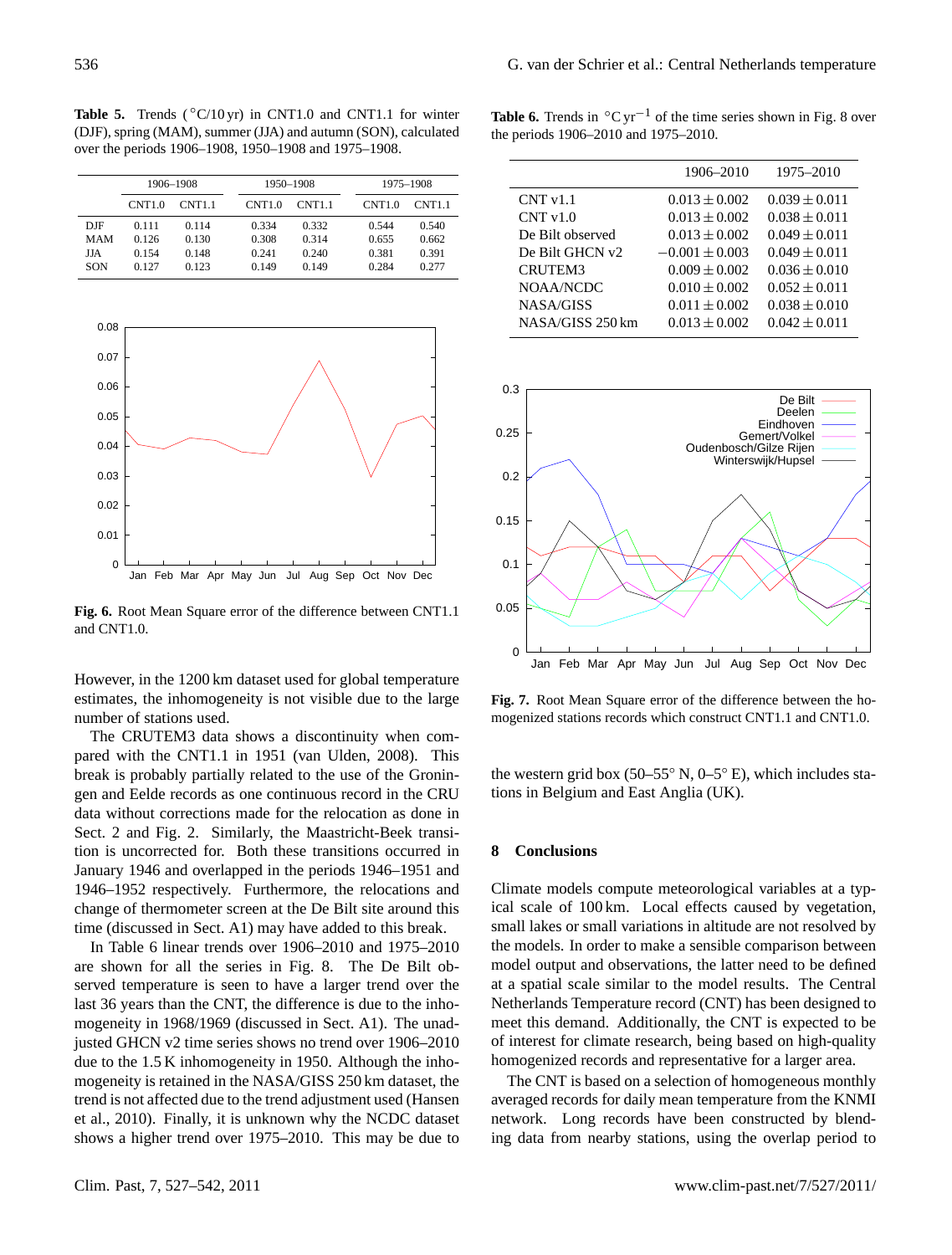

<span id="page-10-0"></span>Fig. 8. Various measures of the temperature in the Central Netherlands. (a) CNT1.1, (b) CNT1.0, (c) observed De Bilt temperature. rig. o. various measures of the temperature in the Central Netherlands. (a) CN11.1, (b) CN11.0, (c) observed De Bilt temperature.<br>(e-g) The point 51.8° N, 5.6° E bilinearly interpolated in land temperature datasets used to (e) CRUTEM3, (f) NOAA/NCDC, (g) NASA/GISS. For reference, the GHCN v2 unadjusted series for De Bilt is shown in (d) and the dataset in (h). The green lines denote 10-yr running means. 250 km GISTEMP dataset in **(h)**. The green lines denote 10-yr running means.

calibrate the differences. This resulted in nine records which start in the early 1900s. Using seven of these records in a Principal Component Analysis, a weighted average of these seven series is obtained which contains a large fraction of the common variability of the series. This time series contains the warming trend common to all time series and, due to the averaging of all available long records, inhomogeneities in the individual records are damped. The weighted average is used as reference series to homogenize the available records.

Based on an assessment of the noise levels of each difference record, the location of the record and whether or not the station is still operational, a selection of four records is made which span the period from 1906 onwards. Two additional records are included from 1951 and 1958 onwards.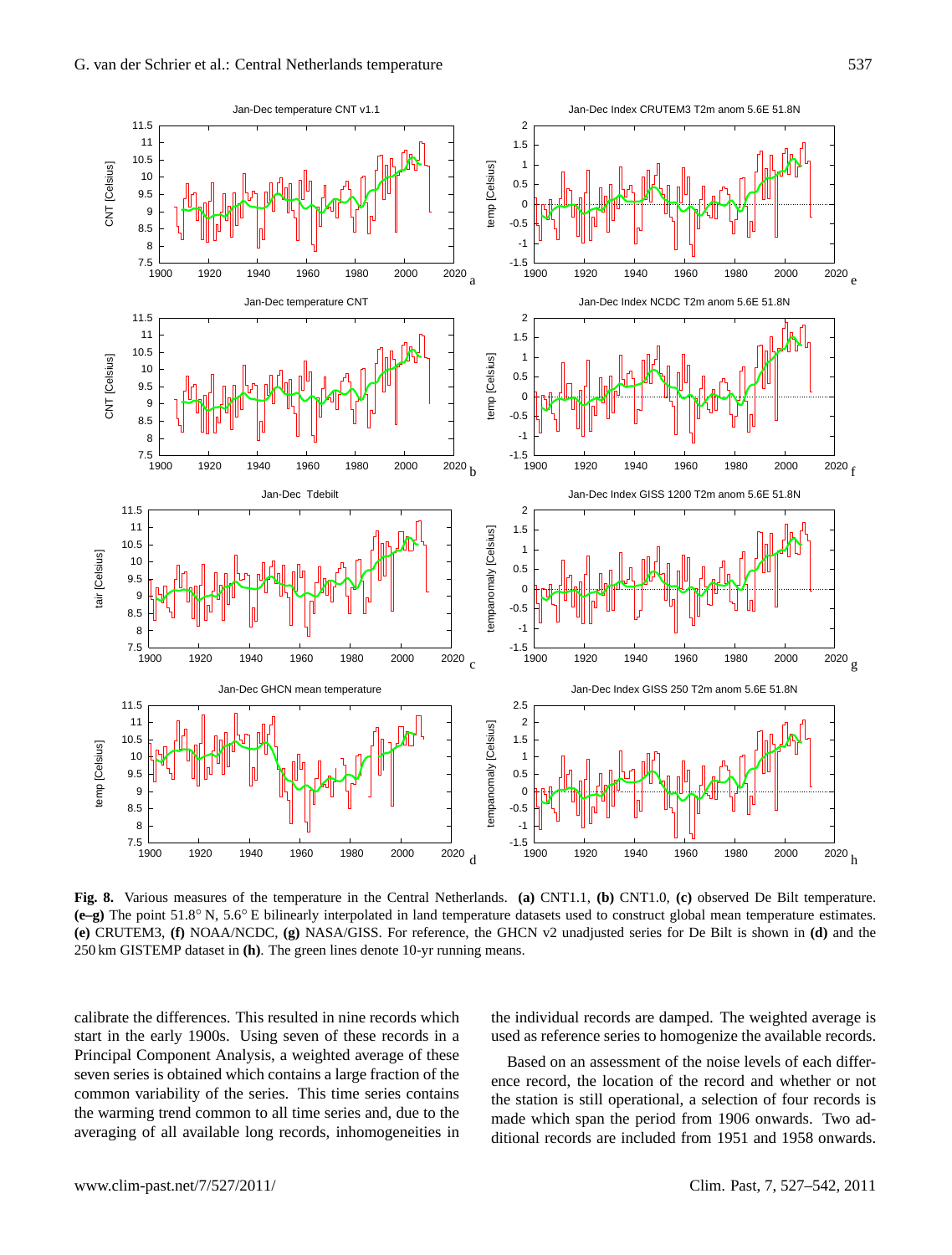The CNT is constructed as an unweighted average of these records.

The CNT series presented in this study,to which we attach the version number 1.1, shows only small differences to an earlier version of the CNT put forward by [van Ulden](#page-15-0) [et al.](#page-15-0) [\(2009\)](#page-15-0) (to which version number 1.0 is attached). The differences between CNT1.1 and CNT1.0 are modest despite the differences in approaches to reach homogeneous input series. This observation adds to the robustness of the CNT.

In a comparison between the CNT1.1 and various other measures of the daily averaged temperature for central Netherlands, we conclude that the trends in most datasets that are used to construct global mean temperatures are compatible with the trend of the Central Netherlands Temperature within about 30 %. This is despite the fact that these datasets use grid boxes that are far larger then the area associated with that of the Central Netherlands Temperature and that these datasets are based on unhomogenized time series. The global datasets have their various methods to homogenize input data, but they lack knowledge on detailed metadata records. This shows that the warming trend in these datasets is robust, but also points to the need to base these datasets on homogenized time series of temperature.

The CNT series and the ten homogenized station series are updated monthly and can be downloaded from the KNMI web site, [http://www.knmi.nl.](http://www.knmi.nl)

## **Appendix A**

## **Detected breaks and trends**

In this section, the available metadata and the results from the statistical tests described in Sect. [3](#page-3-2) are combined. In the metadata, there are many details like routine maintenance and replacements of thermometers. These routine changes are made about once a year, which makes it unlikely that a step change or a discontinuous trend is related to a replaced thermometer. However, it shows that the detail of reporting for these stations is high, when relatively minor maintenance is added to the metadata records. Consistent and detailed reporting for a station is difficult to combine with vast changes in the surroundings (leading to the break or discontinuous trend) which remained unnoticed. Based on this argument, we were more inclined to dismiss statistical indications of a break in a record for stations that have detailed metadata records when no metadata is supportive of a break. For stations where metadata is scarce, the absence of supporting metadata for the existence of a break was less prohibitive for making adjustments to the record.

## **A1 De Bilt**

The tests indicate breaks in annual averaged values near 1918–1920, near 1950, near 1968–1969 and near 1976. There is no information from the metadata which could explain the breaks near 1918–1920 and 1976. The break at 1950 is clearly related with a string of modifications which happened in the early 1950s. On 17 May 1950, the large thermometer screen (the so-called "Pagoda") was replaced by a Stevenson screen. On 16 September 1950, a relocation westwards had taken place, subsequently followed by a 300 m relocation southwards on 27 August 1951.

The break at 1968–1969 is most probably related to the uprooting of the nearest part of the neighbouring orchard (which was turned into a parking lot) at the end of March 1967 and/or the construction of a new 25 m high KNMI office which started in November 1967 and had reached its highest point on 2 January 1969.

The only metadata which could possible relate to the detected break at 1919–1920 are routine replacements of thermometers. The detected break near 1918–1920 is left uncorrected due to the absence of metadata indicating possible causes for this jump.

After correcting for the 1950 and 1968 jumps, a new run through the program did detect the possible inhomogeneity at 1976 but it failed to exceed the 95 % significance level.

Brandsma (KNMI, personal communication, 2010) homogenized the De Bilt record using more physical methods rather than the statistical approach used here. He corrected for the replacement of the screen to the Stevenson screen and its transition (September 1950), a relocation of the Stevenson screen (August 1951), the lowering of Stevenson screen from 2.2 m to 1.5 m (June 1961) and the transition of the artificial ventilated Stevenson screen to the KNMI roundplated screen (June 1993). Finally, Brandsma corrected for a warming trend of 0.11 °C per century caused by urban warming. The correction factors Brandsma used for the changes around 1950 and the correction factors used in this study are shown in Fig. [A1](#page-12-0) and are very similar. However, the use of smoothed adjustment factors in this study rather than the original, more noisy monthly break-values, makes the adjustments for the De Bilt record associated with this break more conservative than those by Brandsma. The additional correction for the break around 1968 and the lack of a correction of a possible warming trend makes the two records different. The RMS difference between annual values of the De Bilt record obtained using the adjustments detected statistically in this study and the one homogenized using Brandsma's method is 0.1 ◦C.

## **A2 Den Helder/De Kooy**

No inhomogeneities have been detected.

## **A3 Groningen/Eelde**

No inhomogeneities have been detected in the annually averaged values. However, evaluating the months separately gives possible inhomogeneities in the years 1952–1953, 1973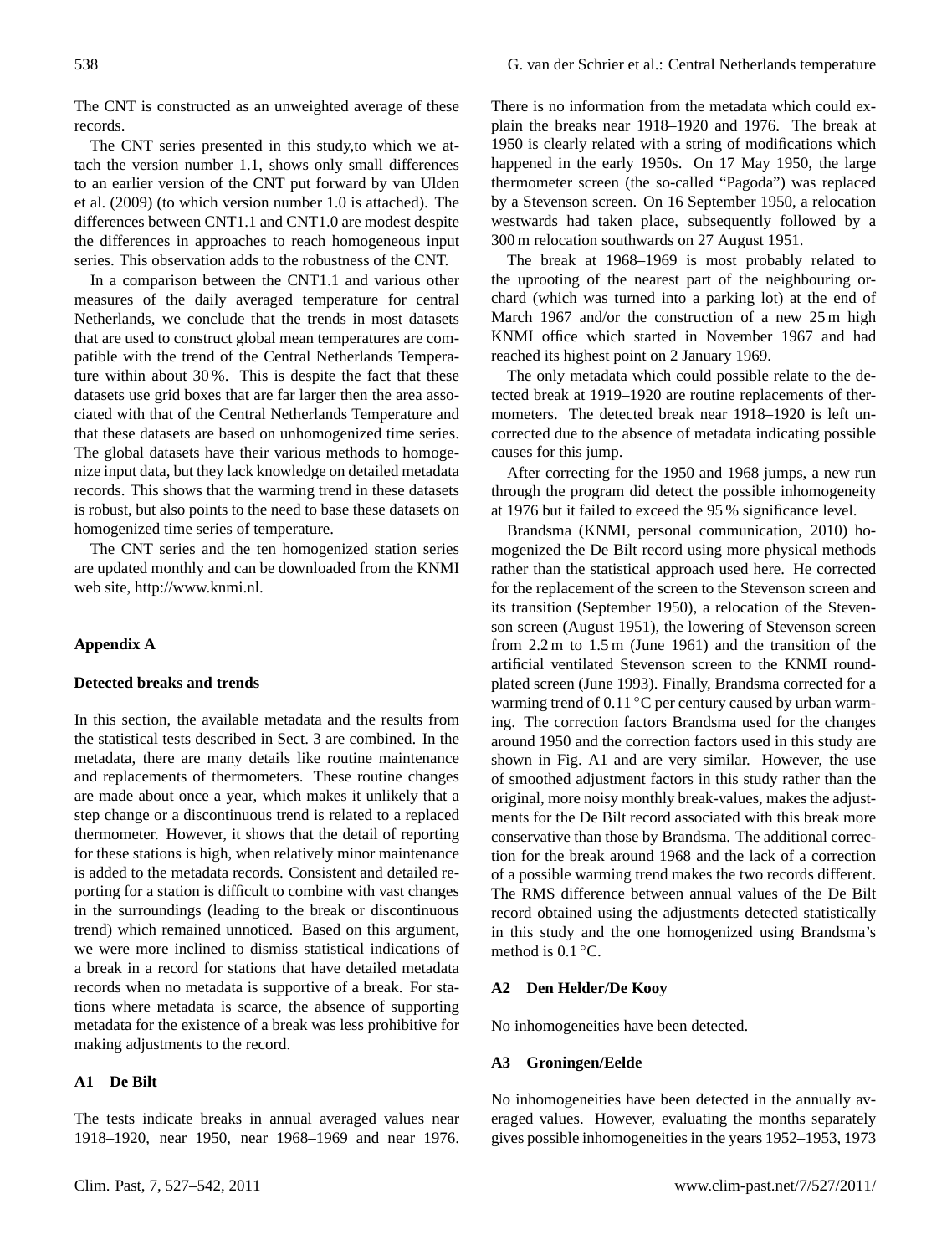

<span id="page-12-0"></span>**Fig. A1.** Breaks at De Bilt for the changes around 1950. Shown are **Fig. A1.** Breaks at De Bilt for the changes around 1950. Shown are the break amplitudes as determined by Brandsma based on a physi-the break amplitudes as determined by Brandsma based on a physical methodology (red) and based on the current statistical approach cal methodology (red) and based on the current statistical approach (green) and the smoothed curve based on the latter approach [◦C]. (green) and the smoothed curve based on the latter approach [◦C].

and 1996. The  $1952-1953$  break has an amplitude of a roughly equal size for July and December, but of opposite  $\frac{1}{2}$ sign. The metadata indicate that on 28 February 1952 the thermograph was corrected with  $1 °C$  and that it was replaced on 2 June 1953. The evidence from the metadata is judged too scanty to justify a correction for this break.

On 1 May 1973 the measurement field was relocated to the west side of the runway. This move coincides with changing measurement practice from manual to the use of electronic equipment. The Groningen/Eelde series is adjusted for this than the by  $B = \frac{1}{2}$  of the additional correction for the additional correction for the  $\frac{1}{2}$  of the correction for the correction for the correction for the correction for the correction of the correction for the break.

No metadata indicating a possible cause for the 1996 break<br>111 a correction of a possible cause for the 1996 break simulation at the KNMI could be found. Apparently, some suspicion at the KNMI staff of the time must have existed, since on 4 October 1996,  $\alpha$  comparison is made octween the temperature sensors and  $\alpha$ a calibrated sensor. No deviations were found though. The series is not corrected for this detected break. a comparison is made between the temperature sensors and

#### **A4 Oudenbosch/Gilze Rijen**

around 1946–1948, 1966–1967, 1971 and near 1984. Breaks in the Oudenbosch/Gilze Rijen series are detected

and maximum recording thermometers changed frequently Infimition and maximum temperatures could result in organism In the darry averaged dimperature since Suddhoosen is one<br>of the stations where Eq. [\(2\)](#page-2-2) is used. However, the changes in corrections to the min. and max. temperatures affected temperatures below freezing mostly and amounted to apfor  $\mu$  prox. 0.1 °C to 0.2 °C. Application of models Eqs. [\(3\)](#page-4-1) and  $\frac{1}{2}$  indicate statistically significant breaks in summer and autumn. Based on incongruous evidence from the metadata and altumn. the tests, we leave this break uncorrected. the tests, we fear this speak theo The metadata indicates that corrections on the minimum and significantly around the 1946–1947 period. Breaks in the minimum and maximum temperatures could result in breaks

The break around 1966–1967 is most likely associated with two changes: the construction of a paved road on the southeast side of the terrain and the related uprooting of high trees which made the surroundings more open and the move of the instrument field 1400 m southwards, further away from trees in a more exposed setting in July 1966. The series is adjusted for this break.

The 1971–1972 break has only a detectable break for March, August and September, not in the other months and not in the annual mean values. The only metadata from around this year was the reinstallment of the thermometer screen following 1971 "new style" specifications at 5 October 1970. These reinstallments were made at all stations around this period, making it unlikely that only this station suffers from adverse effects. Furthermore, KNMI noted in their logs at 14 October 1970 that a garage had been erected in the vicinity of the location. In the log the comment is added "However, this garage has no effects on the measurements". It is not clear on what analysis this conclusion is based. No corrections are made for this break.

The metadata for the years around 1984 only indicate routine maintenance and replacements of the instruments, the most profound being a replacement of the thermograph on 19 March 1983 due to a bended pen arm and adjustments to the thermograph on 6 October 1983 and 29 November 1984 by  $1.0\,^{\circ}\text{C}$  and  $0.5\,^{\circ}\text{C}$  respectively. Thermographs were replaced approximately once a year, which makes it improbable that these defects relate to the observed breaks in the record. However, this latter break was large and robust enough to justify adjustment in the absence of metadata.

#### **A5 Winterswijk/Hupsel**

Large breaks in the Winterswijk/Hupsel record are detected in 1940 and 1950. Much smaller breaks are detected near 1960 and 1970–1972. The break in 1940 is possibly related to a relocation in 12 March 1940 to a more ideally located site. The new site is open, facing the observer's house to the north and a meadow to the south, but the thermometer screen is placed between two shrubs. On 27 February 1950, the thermometer screen was relocated 5 m eastwards away from the shrubs. The growth of the shrubs might have introduced an artificial trend in the data. The annually averaged difference record does show a trend over this 10-year period, but it is small (approx.  $0.18\degree C$  in 10 years) and has been left uncorrected.

The breaks near 1960 and 1970–1972 have been left uncorrected due to absence of metadata which could be related to the break.

Interestingly, a break is detected near 1984–1985. Based on the F-statistic, this break is not significant and is not corrected for. However, it seems to be related to a modest relocation of the station some 50 m in SW direction on 27 March 1985.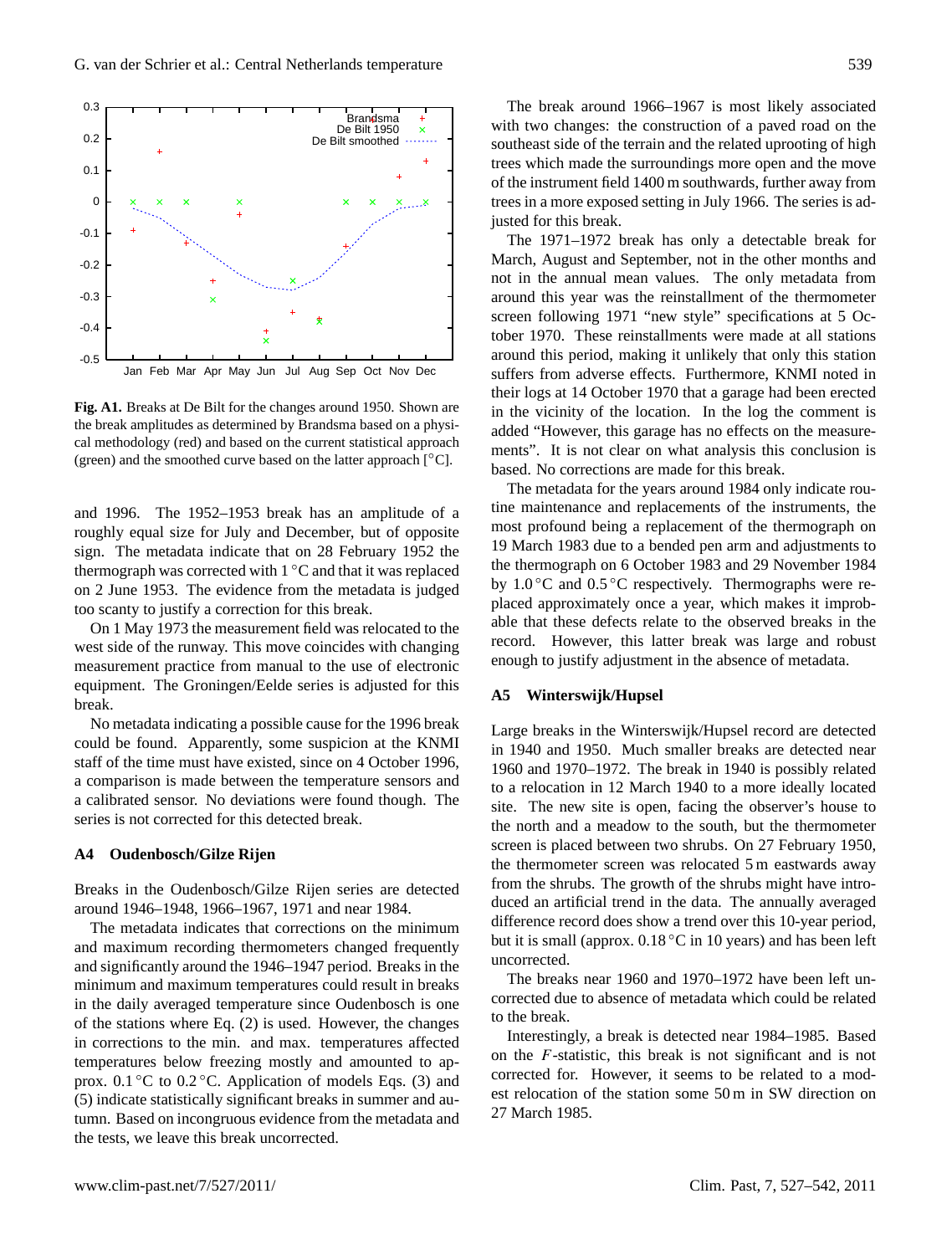## **A6 Gemert/Volkel**

A large break and a discontinuous trend are detected around 1950. The break and discontinuous trend are obvious from a visual inspection of the difference record (Fig. [A2\)](#page-13-0). This is clearly associated with the reinstallment of the station on 27 September 1949. Preceding this reinstallment, reports had been made (in June and July of 1949) indicating that the site did not meet regulations regarding the surroundings. The clearing was too small for proper ventilation. Additionally, the height of the thermometer screen was not according to regulations.

Having identified the combination of a step and a discontinuous trend for 1950, estimates of the adjustments from the other model, Eq. [\(7\)](#page-4-3), are to be used. It turns out that the estimates of the size of the trend for the 1950 break, calculated for each sliding window, show much variability. This is probably related to the relatively high year-to-year variability of the difference series in relation to the modest trend. Because of this, the few estimates  $\left($ <10%) of a negative trend were not used in the final estimate of the trend, nor were estimates used which showed trends of  $> 0.5$  °C/10 year (7 instances). The record is corrected for the break and the discontinuous trend.

There is some discussion on the validity of the measurements from Volkel airbase. When the transition between the Volkel and Gemert records is set at 1980, then the homogenisation procedure detects a break and discontinues trend at this year, with a negative trend in the difference series after 1980. No break nor discontinuous trend is detected when the transition between the series is set at 1990. The poor quality of the measurements from the 1980s of the Volkel air base (not shown) may be related to the spurious trend. The introduction of automated measurements in the early 1990s will have improved the quality of the data. With the nearest tree line at 245 m of the thermometer screen in N–NW direction, with trees of heights between 18–20 m, the situation at the observation site is in line with the WMO regulations for a meteorological observation site.

No corrections are made to the Volkel record which is blended to the Gemert record from 1990 onwards.

## **A7 Maastricht/Beek**

The Maastricht/Beek record shows a break in 1931 in the annually averaged values, but fails to show significant values in an analysis for each month separately. The Maastricht observations were made on top of a tower (at approx. 20 m above street level) on a building in the centre of the city. From 1 July 1951 onwards, parallel measurements were made at the outskirts of the city in a garden area which show considerable differences to the Maastricht observations. The suboptimal setting of the Maastricht station and the relocation to a new site some 65 m higher in altitude may be the principal



<span id="page-13-0"></span>**Fig. A2.** Trends and breaks in the annual mean temperature dif-**Fig. A2.** Trends and breaks in the annual mean temperature difference between the Gemert/Volkel series and the reference series ference between the Gemert/Volkel series and the reference series  $[°C]$ .

reasons for having the largest adjustment factors associated with the move to a more ideally located setting (Fig. 2).

#### **A8 Twenthe**

Twenthe shows a break in 1969 in the annually averaged values, but significant values fail to show in an analysis for each month separately. Twenthe is a military air base and no metadata exists which might substantiate this break. No adjustments have been made to this record.

## orological observation site. **A9 Hoorn**

Hoorn shows a break which is barely significant in 1948. agricultural use. On 1 November 1946, the observation house, facing nearby buildings in southeast to southwest directions. On 21 November 1947, measurements ceased and on 28 April 1948, the station was relocated back to its original terrain. No adjustments are made for this break. Initially, the observation site was located on a terrain for terrain was relocated to the gardens of the local slaughter-

Another break is detected around 1970–1973, but only for the month of March. The metadata indicate that a school was built at a distance of approximately 20 m from the observation site in the early 1970s and a relocation in SW direction of 15 m was effectuated on 2 July 1971, but it is unclear if this rather modest relocation could explain the break to warmer conditions. No correction for this break have been made to the Hoorn record.

## A10 Schiphol

The Schiphol (Amsterdam International Airport) record shows a significant break in 1981. The Schiphol metadata is not very clear about the cause for this break. Presumably it is related to a relocation of the measurement field from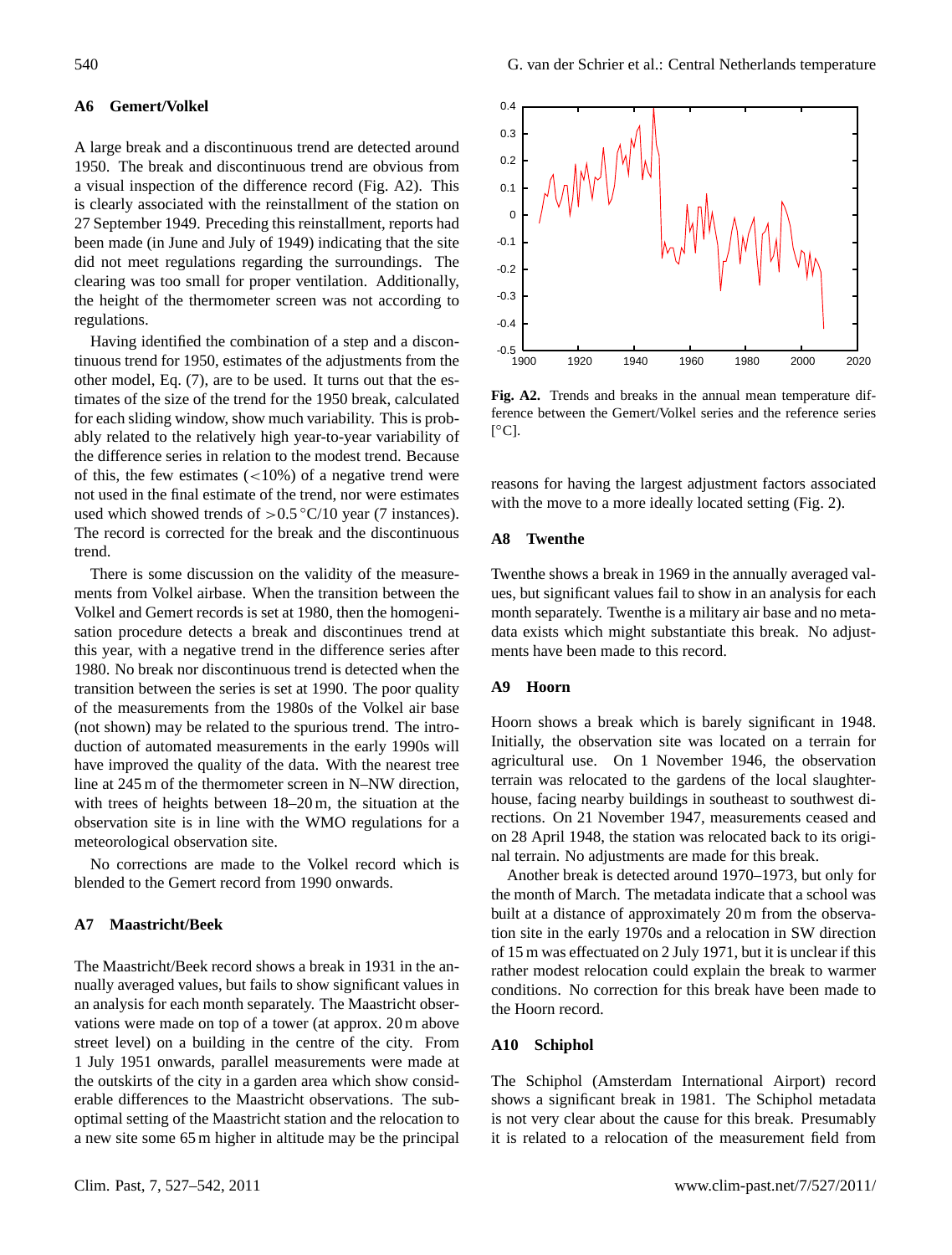the vicinity of the main buildings to the outer edge of the Schiphol area, near a runway. The KNMI archives holds a map for the situation around 1960 and one for 1986 from which a change in position of the measurement field is evident but a more precise timing of the relocation cannot be given. Given the rapid growth of the airport, this period is likely to have seen more than one relocation of the instrumentation. The record is adjusted for this break.

## **A11 Deelen**

In the period 1954–1957, measurements were taken during weekdays only at Deelen airbase, reliable monthly means could only be constructed for January 1958 onwards. Breaks have been detected near 1962 and around 1984–1985. However, the metadata from this military airport provided no leads as to what might have caused these breaks. The breaks are large enough to convincingly exceed the critical significance levels and have been adjusted.

In the annual averaged values for Deelen and to a lesser extent in the February monthly means, a discontinuous trend was detected with a break in 1977. Before 1977, a distinct upwards trend was detected indicating that Deelen warms faster than the reference record, after that year the warming trends are similar. Again, there is no indication as to what might be the reason for the discontinuous trend and it is left unadjusted.

## **A12 Eindhoven**

A curiously low value for annual averaged temperature for Eindhoven airport was observed for 1952, which is 0.95 ◦C lower than the reference. A comparison with adjusted records for Oudenbosch/Gilze Rijen and Gemert/Volkel indicated that the monthly averages for the month May to July were up to  $3^{\circ}$ C lower than surrounding stations. The monthly averages of 1952 for these months were replaced by an average of the corresponding months of the adjusted records of Oudenbosch/Gilze Rijen and Gemert/Volkel. The metadata indicated that observations from 1 May 1952 onwards were made by airforce personnel rather than civil servants from the aviation authority, and reports of KNMI inspectors of the mid-1950s complained of many false readings.

Breaks were detected at 1969–1970 and 1986–1988. The exact timing of the latter break is vague, non-significant breaks were also reported for 1985, but strangely enough, none for 1987. The metadata provided no information on the possible origin of the first break. The relocation to a new terrain on 3 July 1984 may be related to the latter break.

There is some indication of a break in the month of May only, around 1980–1981; only 3 sliding windows indicated this break. No metadata had been found which might account for this break and it is left uncorrected.

After corrections for the 1969–1970 and 1986–1988 breaks, the Eindhoven series was put through the break detection script again and this yielded a break in 1980–1981 and a newly detected break in 1958, which was apparently not large enough (in terms of the F-statistic) to be reported in the uncorrected series. This break must be related to a station relocation at 17 October 1958. Before this date, the site did not meet KNMI specifications. This break is corrected for.

## **A13 Rotterdam**

No breaks have been detected at Rotterdam.

*Acknowledgements.* The authors would like to thank Theo Brandsma and the Royal Netherlands Meteorological Institute for making available the homogenized De Bilt record from Brandsma [\(http://www.knmi.nl/klimatologie/onderzoeks-ge-ge-vens/](http://www.knmi.nl/klimatologie/onderzoeks-ge-ge-vens/homogeen_260/tg_hom_mnd260.txt)

homogeen 260/tg hom [mnd260.txt\)](http://www.knmi.nl/klimatologie/onderzoeks-ge-ge-vens/homogeen_260/tg_hom_mnd260.txt). We thank Jan Huizinga for his assistance in uncovering the metadata from the KNMI archives. The two anonymous referees are thanked for their constructive comments.

Edited by: J. Guiot

#### **References**

- <span id="page-14-7"></span>Alexandersson, H. and Moberg, A.: Homogenization of Swedish temperature data, part I: homogeneity test for linear trends, Int. J. Climatol., 17, 25–34, [doi:10.1002/joc.1097,](http://dx.doi.org/10.1002/joc.1097) 1997.
- <span id="page-14-1"></span>Brandsma, T. and van der Meulen, J. P.: Thermometer screen intercomparison in De Bilt (the Netherlands) – Part II: Description and modeling of mean temperature differences and extremes, Int. J. Climatol., 28, 389–400, [doi:10.1002/joc.1524,](http://dx.doi.org/10.1002/joc.1524) 2008.
- <span id="page-14-2"></span>Easterling, D. R. and Peterson, T. C.: A new method for detecting undocumented discontinuities in climatological time series, Int. J. Climatol., 15, 369–377, [doi:10.1002/joc.3370150403,](http://dx.doi.org/10.1002/joc.3370150403) 1995.
- <span id="page-14-8"></span>Hansen, J., Ruedy, R., Sato, M., and Lo, K.: Global surface temperature change, Rev. Geophys., 48, RG4004, [doi:10.1029/2010RG000345,](http://dx.doi.org/10.1029/2010RG000345) 2010.
- <span id="page-14-6"></span>Haylock, M. R., Hofstra, N., Klein Tank, A. M. G., Klok, E. J., Jones, P. D., and New, M.: A European daily highresolution gridded daat set of surface temperature and precipitation for 1950–2006, J. Geophys. Res.-Atmos., 113, D20119, [doi:10.1029/2008JD010201,](http://dx.doi.org/10.1029/2008JD010201) 2008.
- <span id="page-14-4"></span>Jarusková, D.: Change-Point Detection in Meteorological Measurement, Mon. Weather Rev., 124, 1535–1543, 1996.
- <span id="page-14-0"></span>Labrijn, A.: The climate of the Netherlands during the last two and a half centuries, Scientific Rep. KNMI No. 102, Royal Netherlands Meteorological Institute, mededelingen en Verhandelingen, 1945.
- <span id="page-14-3"></span>Lund, R. and Reeves, J.: Detection of Undocumented Changepoints: A Revision of the Two-Phase Regression Model, J. Climate, 15, 2547–2554, 2002.
- <span id="page-14-5"></span>Peterson, T. C. and Easterling, D. R.: Creation of homogeneous composite climatological reference series, Int. J. Climatol., 14, 671–680, 1994.